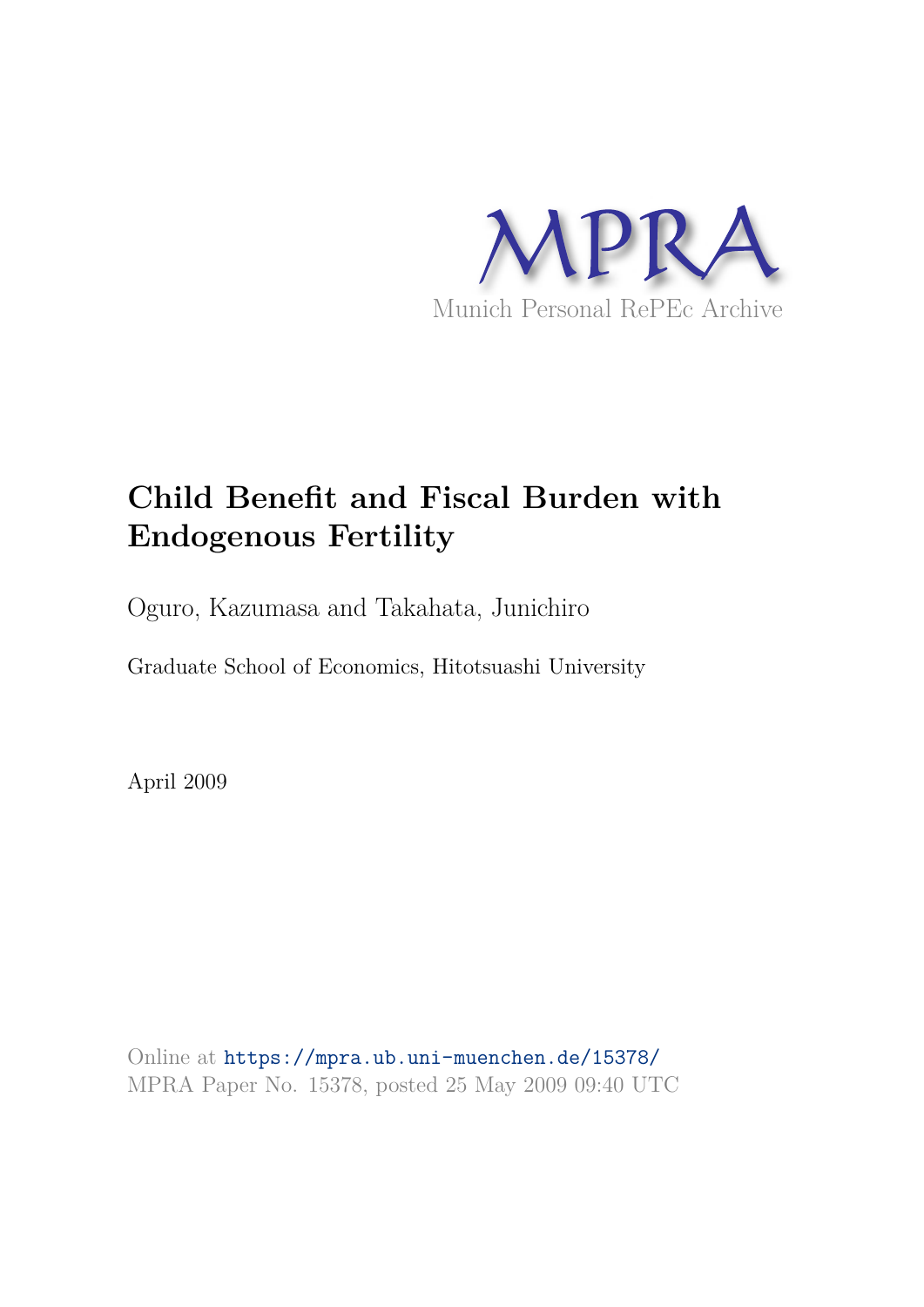## Child Benefit and Fiscal Burden with Endogenous Fertility<sup>1</sup>

### **Kazumasa Oguro**

*Research fellow, Institute for International Policy Studies Consulting fellow, Research Institute of Economy, Trade and Industry, Ministry of Economy, Trade and Industry, Government of Japan*

*[ZVU07057@nifty.com](mailto:ZVU07057@nifty.com)*

*and* 

#### **Junichiro Takahata**

*Graduate School of Economics, Hitotsubashi University Researcher, Policy Research Institute, Ministry of Finance, Government of Japan [ed042004@g.hit-u.ac.jp](mailto:ed042004@g.hit-u.ac.jp)*

This version: April 2009

#### **Abstract**

This paper studies a possibility of efficiency improvement by child benefit programs in an overlapping generations economy with endogenous fertility and government debt. We derive conditions for improving an efficiency by child benefit using Representative-Consumer efficiency (RC-efficiency), an efficiency criterion for an endogenous fertility setting developed by Michel and Wigniolle (2007).

It is shown that the result crucially depends on the relative amount of accumulated government debt in the economy. It is likely to hold in an economy of developed countries with a low fertility rate. We provide an implication of the results in the real economy.

**Keywords:** Endogenous fertility, Pareto-efficiency, child benefit, fiscal burden **JEL Classification Numbers** D9, J13, D61

### **1. Introduction**

 $\overline{a}$ 

The purpose of this paper is to analyze the relationship between child benefit and fiscal burden in the setting of an overlapping generation model with endogenous fertility. Lump-sum tax and public debt can be resources of child benefit. Although the tax burden of each generation is concentrated on its respective working period, this period also corresponds to the child-rearing period in some cases. Therefore, implementing child

<sup>1</sup> This paper was presented at the First Workshop on Demography and Public Finance at Hitotsubashi University in March 7, 2009. We are grateful for helpful comments and discussions from Takashi OSHIO (Professor, Graduate School of Economics, Hitotsubashi University (Kobe University until March 2009)), Motohiro SATO (Associate Professor, Graduate School of Economics, Hitotsubashi University), Ryo ISHIDA (University of Michigan, US), and the workshop participants. Takahata was supported by a grant from Global COE program "Research Unit for Statistical and Empirical Analysis in Social Sciences." Finally, the opinions expressed in this paper are those of the authors and do not represent the views of the organizations to which we belong. Any remaining errors are the responsibility of the authors.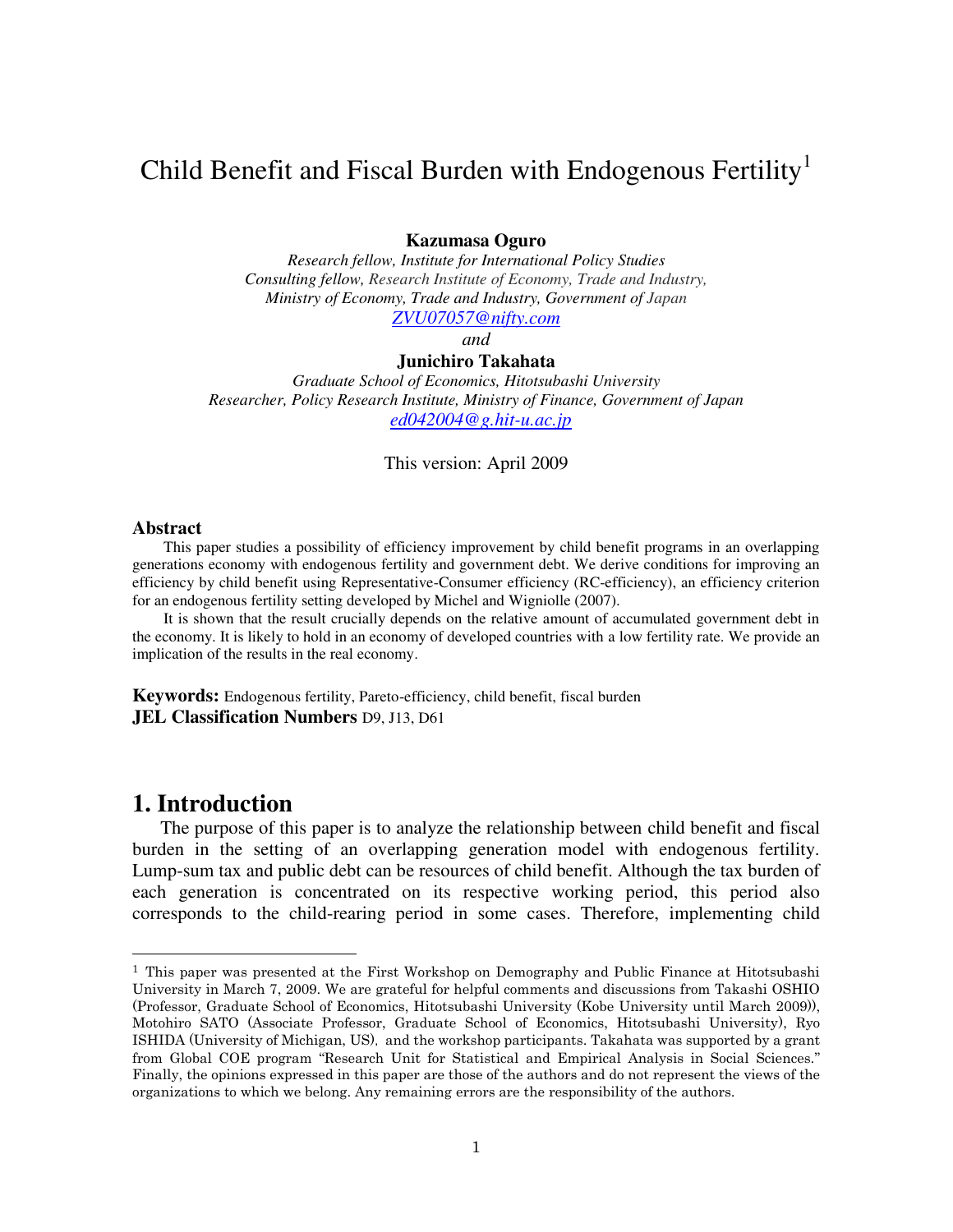benefit programs financed by lump-sum tax in an exogenous fertility setting is a zero-sum game in that it transfers the fiscal burden to the same generation. On the other hand, financing child benefit programs by issuing debt is a zero-sum game in that it transfers the fiscal burden from the current generation to the future generation. In this paper, we focus mainly on child benefit financed by public debt in an endogenous fertility setting. Also, if certain conditions are satisfied, we clarify that the benefit has the potential to improve each generation's utility through the mitigation of per-capita fiscal burden.

In industrialized countries, the fiscal burden has been increasing. In Japan, especially, the debt-GDP ratio is the highest among industrialized countries, even beyond that of Italy. As is well known, the sustainability of the Japanese fiscal and social security system is declining because of its low fertility rate, aging, and decreasing population. This situation is due to the fact that Japan now holds public debt explicitly and implicitly: the explicit debt is about 180% to GDP with regard to government bonds and the implicit debt is about 230% with regard to the social security system, public pension, medical insurance, and elderly assistance. Therefore, Japan holds a total of approximately 410% public debt to GDP.

| Country    | Japan      | Italy                | France | Germany | UK     | UΩ   |
|------------|------------|----------------------|--------|---------|--------|------|
| Public     | 71<br>1.71 | 1 <sub>7</sub><br>.  | 0.71   | 0.64    | 0.50   | 0.66 |
| Debt       |            |                      |        |         |        |      |
| <b>TFR</b> | 1.33       | $\mathbf{c}$<br>ے بی | 1.87   | 1.28    | . . 66 | 2.04 |

**Table1. Public Debt-GDP ratio and Total Fertility Rate (TFR) of Industrialized Countries**

Source: United Nations (2006) "Population, Resources, Environment and Development."

Moreover, the baby boomer generation comprising the largest population is now moving over to the benefit side of the social security system. Thus, attempts to reduce the benefit will face political limitations. This means that the 410% public debt must be paid mainly by the current working generation and future generations.

In addition, the fertility rate in Japan has been decreasing since the baby boom in the 1950s. To maintain the population level, it is considered necessary for a woman to have 2.08 children. The total fertility rate in Japan was above 2.08 before the 1970s, but since then, it has fallen below that number. The relationship between (explicit) debt-GDP ratio and fertility rate in developed countries is shown in Table 1.

These demographic factors raise the following question: what is the most economically efficient way for the burden to be shared by each generation? The answer will essentially differ depending on whether the model is exogenous fertility or endogenous fertility.

For this reason recent studies have clarified that the Pareto-efficiency condition of the exogenous fertility model differs from that of endogenous. First, in the case of an exogenous fertility model, we make use of the overlapping generations (OLG) model which was introduced by Diamond (1965). Three types of steady states exist in the model: under-accumulation, golden rule, and over-accumulation. The first two steady states are Pareto-efficient, but the third is not. In addition, an empirical study by Abel, Mankiw, Summers, and Zeckhauser (1989) reports that in industrialized countries dynamic efficiency is satisfied. In a steady state, dynamic efficiency corresponds to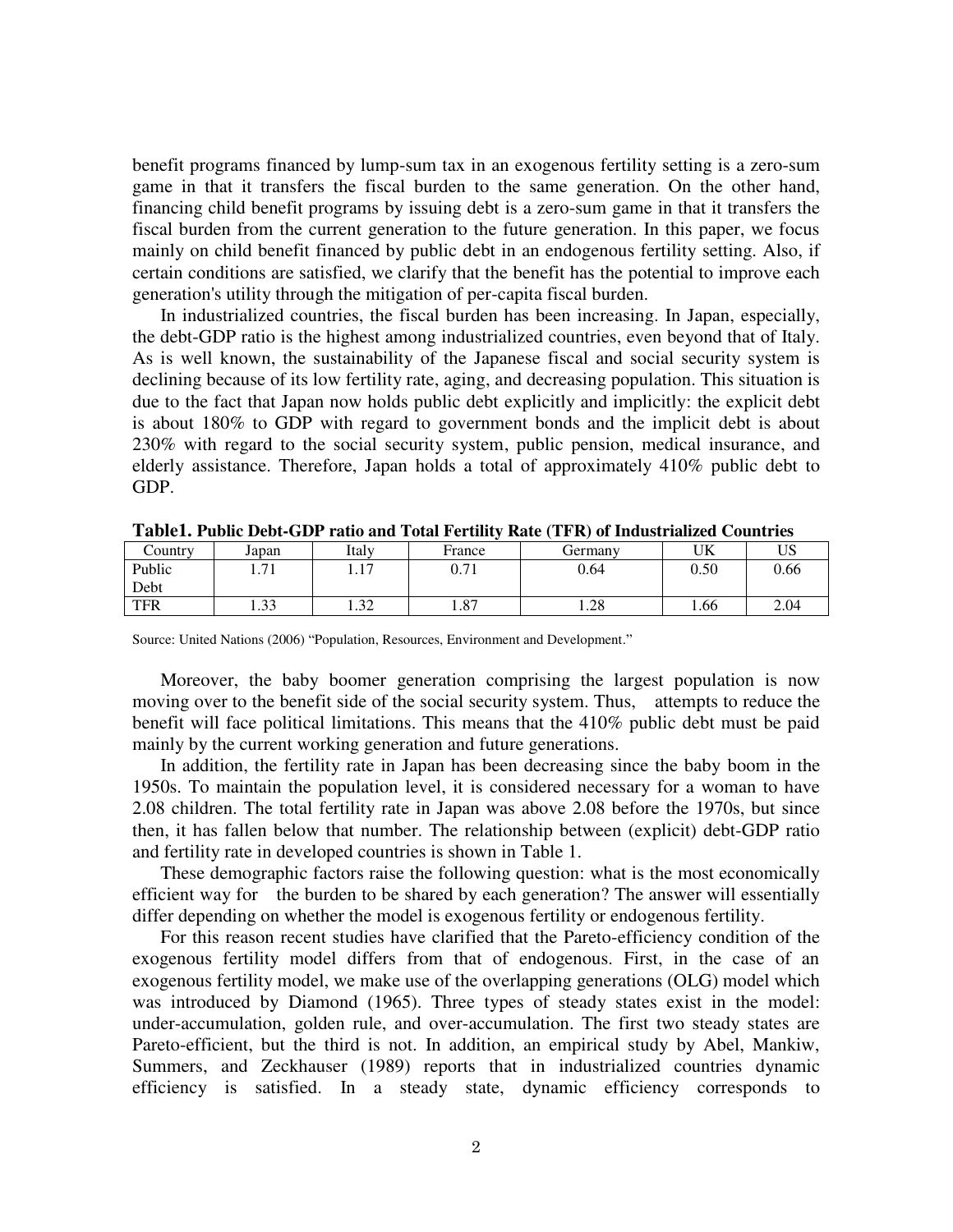under-accumulation (or golden rule). Therefore, the possibility that industrialized countries are in the state of under-accumulation seems high. In an exogenous fertility setting, an allocation is said to be Pareto-efficient if it is impossible to make some individuals better off without making other individuals worse off. For this reason, in an exogenous case, we cannot improve any generation's utility while at the same time sacrificing another generation's utility.

However, recent studies clarify the properties of the competitive equilibrium with an endogenous fertility setting. Raut and Srinivasan (1994) and Charkrabarti (1999) analyze the properties of the inter-temporal equilibrium with endogenous fertility. Conde-Ruiz et al. (2002) and Golosov et al. (2004) present the definition of Pareto-efficiency criteria in an endogenous fertility framework.

As a development of these studies, surprisingly, Michel and Wigniolle  $(2007)^2$  point out the possibility that under-accumulation may not be efficient in an endogenous fertility setting. This implies that there is a possibility of improving one generation's welfare without making another generation's welfare worse off by some policies, even when it is in an under-accumulation state near the steady state. Moreover, the remarkable point of Michel and Wigniolle (2007) is to clarify that the Representative-Consumer efficient (RC-efficient) condition, which is a concept developed in their study, deeply connects with the sign-of-inequality relationship between the child-rearing cost and wage rate. That is, if by some policies we can give some effects to this relationship, we would have a possibility to improve RC-efficiency.

Michel and Wigniolle (2007) provide proof that, by utilizing an OLG model with endogenous population growth, the possibility to improve RC-efficiency also exists in the case of under-accumulation. But they did not analyze an economy model with public debt. Therefore, we have great interest in the possibility of improving RC-efficiency in an economy with huge public debt, low fertility rate, and endogenous population growth.

Therefore, we should focus on the child benefit programs financed by debt. The policy has the possibility to affect the conditions of RC-efficiency through the following path. First, there is a path of reducing the per-capita fiscal burden through fertility rate increase, which is found in even a simple model without capital accumulation. Second, as is shown in a model with capital accumulation, child benefit may affect an individual's expenditure through the current fertility level and interest rate which causes the consumption amount in the second period. The first condition has particular effect when an economy holds huge public debt like that of Japan.

Intuitively, there is a possibility to attain RC-improvement by a child benefit program financed by newly issued debt when the accumulated amount of debt is huge. This is because of the following logic. Suppose we have a child benefit program financed by newly issued debt and it raises the fertility rate to a certain level. An influence of newly issued

 $\overline{a}$ 

<sup>2</sup>Although there have been several approaches that endogenize fertility decisions, Michel and Wigniolle (2007) depend on the benchmark framework, which assumes that children are consumption goods that appear in the utility function of the parents. The basic articles are Becker (1960), Willis (1973), and Eckstein and Wolpin (1985). Other approaches depend on the literature based on the additional assumption of descendant altruism, as in Becker and Barro (1988) or the assumption of ascendant altruism and strategic behavior of parents, as in Nishimura and Zhang (1992).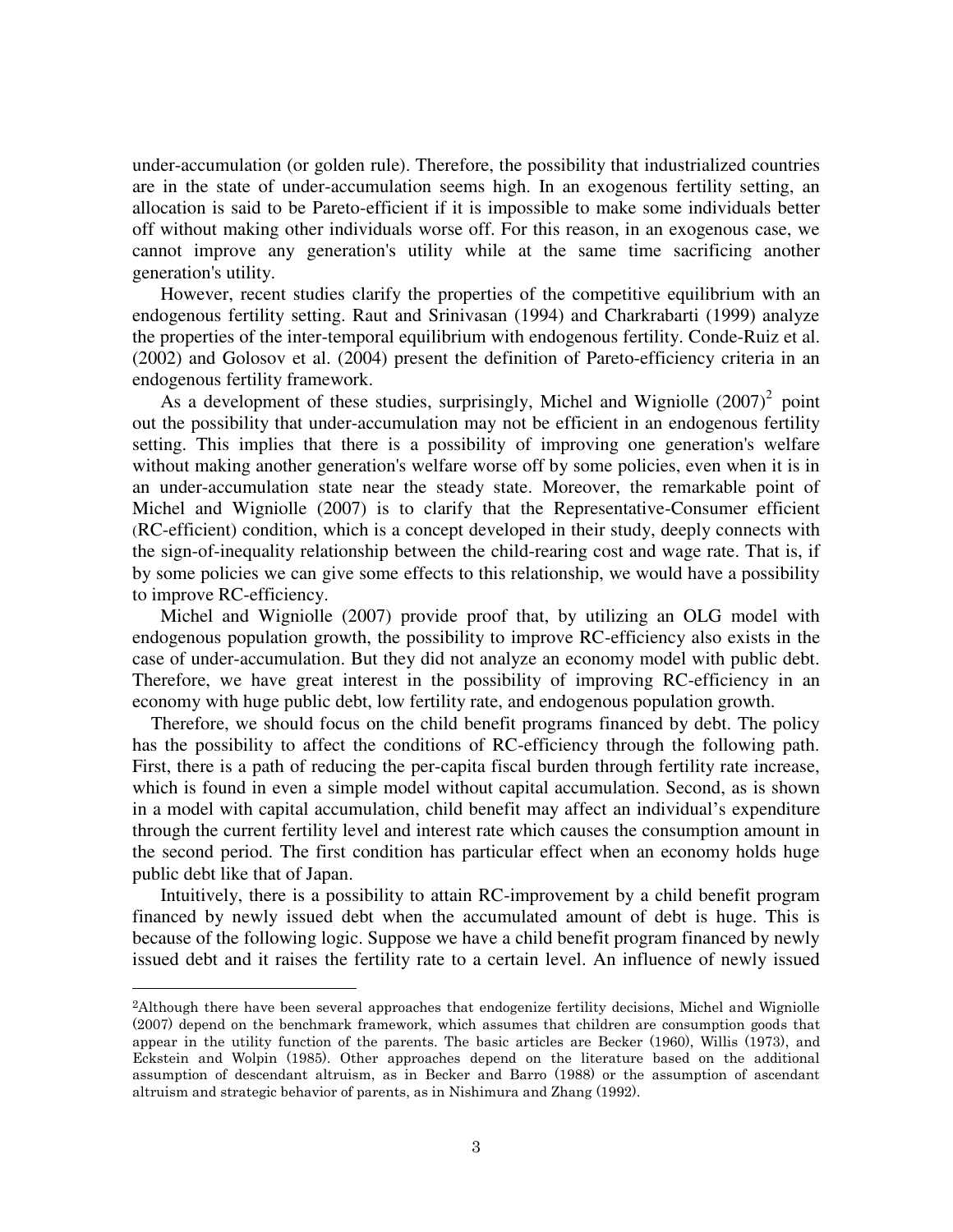debt to the accumulated debt is different depending on the size of accumulated debt. If the effect of the rise in fertility is the same regardless of the amount of accumulated debt, then such a policy may lessen per-capita debt without harming any generation. In this scenario, even the initial generation is not made worse off since they do not need to endure the burden. The problem of worsening the situation of the initial generation might occur if a child benefit program were financed by a lump-sum tax. We will show situation using a simple model first intuitively, and derive conditions in a general setting after that.

This paper is organized as follows. In Section 2 we introduce a simple model for grasping an intuitive understanding. In Section 3, we will set the model for our main analysis. In Section 4, we derive the conditions of RC-improvement using the model. In Section 5, we analyze the superiority of public debt and tax with child benefit financing, as continuing discussions of Sections 3 and 4.. Section 6 presents some concluding remarks.

### **2. Simple analysis**

In this section, we analyze a simple model to show the characteristics of child benefit financed by public debt as preparation for analyzing the rigorous model in the next section. As an example, we first make an intuitive analysis of the relationship between child benefit and fiscal burden in a case with intergeneration-selfishness in a simple economy with only two generations: parent generation and child generation. Next, by using an OLG model with only two generations, we show the possibility that the child benefit improves RC-efficiency.

First,, for simplicity, we consider the economy only with two generations, the first and the second generation. Individuals live two periods, young and old, and they have children when they are young. We assume that the second (young) generation does not have children, and that the government expenditure is set to zero in the baseline case. The debt amount at the beginning is set to  $D$ , and the government subsidizes  $\delta$  per child for child-rearing activity, financed by issuing bonds. In this simple model, we let *N* denote the population of the first generation,  $nN$  that of the second generation,  $r$  interest rate, *z* child-rearing cost,  $X_i$  and  $Y_j$  the consumption when young and old, *W* the lifetime income, and the fiscal burden in lump-sum tax  $T_j$  ( $j = 1, 2$ ). Using the above, we get the following budget constraints for a representative household:

$$
(z - \delta)n + X_{1} + \frac{Y_{1}}{1+r} = W_{1} - T_{1}
$$
 (1)  

$$
X_{2} + \frac{Y_{2}}{1+r} = W_{2} - T_{2}
$$
 (2)

The intertemporal government budget constraint is the following:

$$
D + \delta n N = T_1 N + \frac{T_2}{1+r} nN \tag{3}
$$

Solving per capita fiscal burden of the second generation from equation (1) to (3), we get the following relationship:

$$
T_2 = (1+r)\frac{D + \delta nN - T_1N}{nN} \tag{4}
$$

If  $\partial T_1/\partial \delta < 0$  is satisfied, enlarging child benefit programs financed by bond will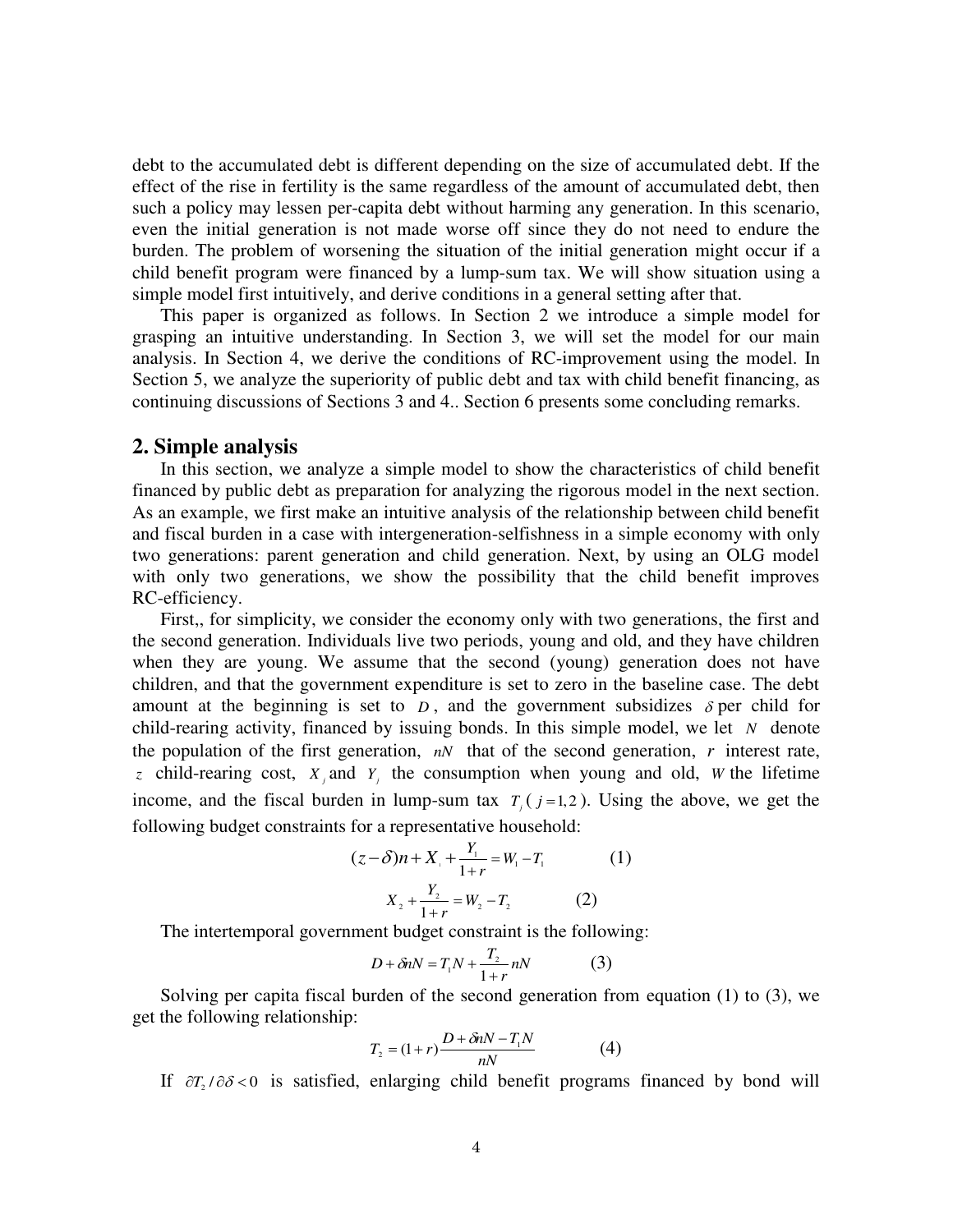decrease the fiscal burden of the second generation. It is possible to rewrite the condition as in the following:

$$
\frac{d}{n} > \frac{\delta}{\eta_{\delta n}} \quad , where \quad d \equiv D/N - T_1 \quad \text{and} \quad \eta_{\delta n} \equiv \frac{\delta}{n} \frac{\partial n}{\partial \delta} \tag{5}
$$

The left-hand side represents the fiscal burden of the second generation. On the other hand, the denominator of the right-hand side represents the elasticity of fertility to child benefit programs. As long as the ratio of child-rearing subsidy to elasticity is less than the per capita fiscal burden of the second generation, the child benefit programs decrease the per capita fiscal burden of the second generation. Specifically, the after-tax lifetime income of the second generation increases, which implies that the lifetime utility rises. The lifetime utility of the first generation also rises by the child benefit programs financed by bonds. In other words, in the case equation (5) holds, child-rearing policy financed by bonds may attain RC-improvement.

### **3. Model**

In this section, we construct the model for considering the condition for having the child benefit financed by bonds to effect RC-improvement. The detailed settings are shown in the following.

#### **3.1. Household**

Generation  $t$  lives two periods, period  $t$  when they are young and period  $t+1$  when old, earn lifetime income *W*, enjoy consumption  $X_t$ , when young and  $Y_{t+1}$  when old, and raise children  $n_i$  at cost  $z$ , subsidized with  $\delta_i$ . Generation  $t$  has to take over per capita debt  $d_i$  from generation  $t-1$  by paying lump-sum tax  $T_i$  when young, and give their per capita debt  $d_{t+1}$  to the following generation  $t+1$  when old.

**Assumption 1** *U* is a function from 
$$
\mathbb{R}^3_+
$$
 to  $\mathbb{R} \cup \{-\infty\}$ , and *U* maps  $\mathbb{R}^3_+$  to  $\mathbb{R}$ , with  $U(\overline{n}, \overline{X}, \overline{Y}) = \lim_{(n, X, Y) \to (\overline{n}, \overline{X}, \overline{Y})} U(n, X, Y)$  for every  $(\overline{n}, \overline{X}, \overline{Y}) \in \mathbb{R}^3_+ / \mathbb{R}^3_+$ .

*U* is twice continuously differentiable on  $\mathbb{R}^3_+$ , strictly concave, increasing in each argument, homogeneous of degree one, and satisfies the Inada conditions:

$$
\lim_{n \to 0} U'_n = \lim_{x \to 0} U'_x = \lim_{y \to 0} U'_y = +\infty.
$$

In this case, the lifetime utility and the budget constraint of generation  $t_i$  is described in the following:

$$
U_{t} = U(n_{t}, X_{t}, Y_{t+1})
$$
 (6)  

$$
(z - \delta_{t})n_{t} + X_{t} + S_{t} = W_{t} - T_{t}
$$
 (7)  

$$
Y_{t+1} = R_{t+1}S_{t}
$$
 (8)

The first-order conditions for maximizing the lifetime utility are as follows:

$$
U_x = R_{i+1} U_y = \frac{U_n}{z - \delta_i} \tag{9}
$$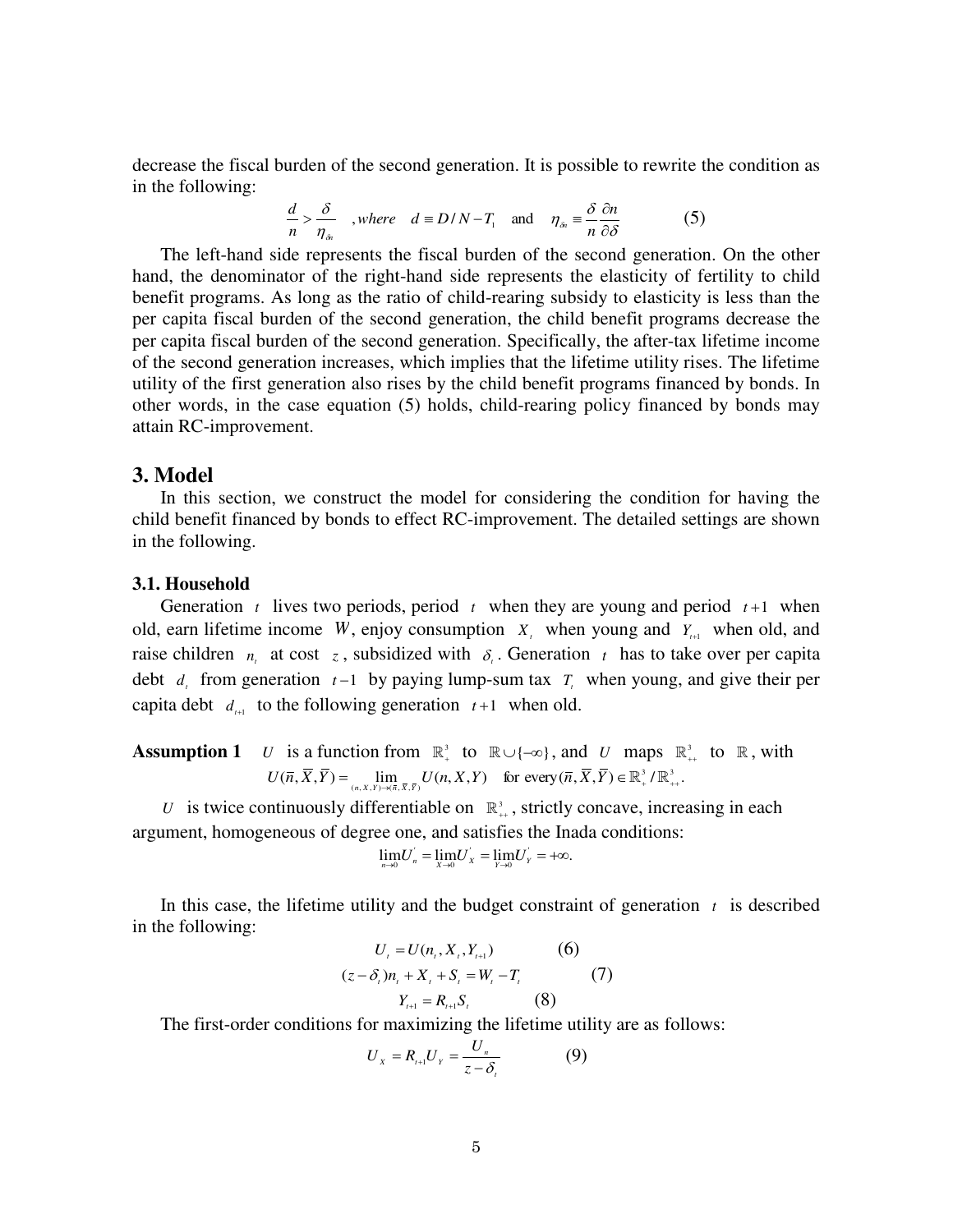From the above equations, we can derive the following relationships:

$$
X_{t} = X(W_{t} - T_{t}, R_{t+1}, \delta_{t})
$$
\n
$$
Y_{t+1} = Y(W_{t} - T_{t}, R_{t+1}, \delta_{t})
$$
\n
$$
n_{t} = n(W_{t} - T_{t}, R_{t+1}, \delta_{t})
$$
\n
$$
S_{t} = S(W_{t} - T_{t}, R_{t+1}, \delta_{t})
$$
\n
$$
(13)
$$

Functions *X*, *Y*, *n*, *s* are defined on  $\mathbb{R}^3$  and are continuously differentiable.

### **3.2. Firm**

We assume that, in period  $t$ , there exists a representative firm producing goods with capital  $K<sub>t</sub>$  and labor  $L<sub>t</sub>$  under perfect competition using the following function which is homogeneous of degree one and we can define  $f$  as  $f(k) = F(k, 1)$ .

$$
Q_i = F(K_i, L_i) \tag{14}
$$

**Assumption 2**  $f : \mathbb{R}_+ \to \mathbb{R}_+$ , and for all  $k > 0$ ,  $f'(k) > 0$  and  $f''(k) < 0$ .

Then we get the following condition from profit maximization:

$$
W_{i} = f\left(\frac{K_{i}}{L_{i}}\right) - \frac{K_{i}}{L_{i}} f'\left(\frac{K_{i}}{L_{i}}\right) \equiv W\left(\frac{K_{i}}{L_{i}}\right)
$$
(15)  

$$
R_{i} = f'\left(\frac{K_{i}}{L_{i}}\right) \equiv R\left(\frac{K_{i}}{L_{i}}\right)
$$

#### **3.3. Government**

Suppose that the population of generation *t* is expressed as  $N_t = n_{t-1}N_{t-1}$ , and that the government subsidizes child-rearing under the following budget constraint: the reimbursement of per capita debt of generation  $t-1$  and child-rearing subsidy  $\delta_t$  are financed by lump-sum tax  $T<sub>i</sub>$  and newly issued bond  $d<sub>i</sub>$ :

$$
T_{t}N_{t} + d_{t}N_{t} = R_{t}(d_{t-1}N_{t-1} + n_{t-1}\delta_{t-1}N_{t-1})
$$
  
\n
$$
\Leftrightarrow T_{t} = \frac{R_{t}d_{t-1}}{n_{t-1}} + R_{t}\delta_{t-1} - d_{t}
$$
 (17)

#### **3.4. Market equilibrium**

Suppose that the labor market is balanced as  $L<sub>i</sub> = N<sub>i</sub>$ , and that the capital and the saving in the capital market are balanced. Then, with  $k_i = K_i/N_i$ , we have the following:

$$
W_{t} = W(k_{t}) \text{ and } R_{t} = R(k_{t})
$$
 (18)  

$$
K_{t+1} = N_{t}(S_{t} - d_{t})
$$
 (19)

The equation (19) is verified to be equivalent to the following commodity market clearing condition by simple operation: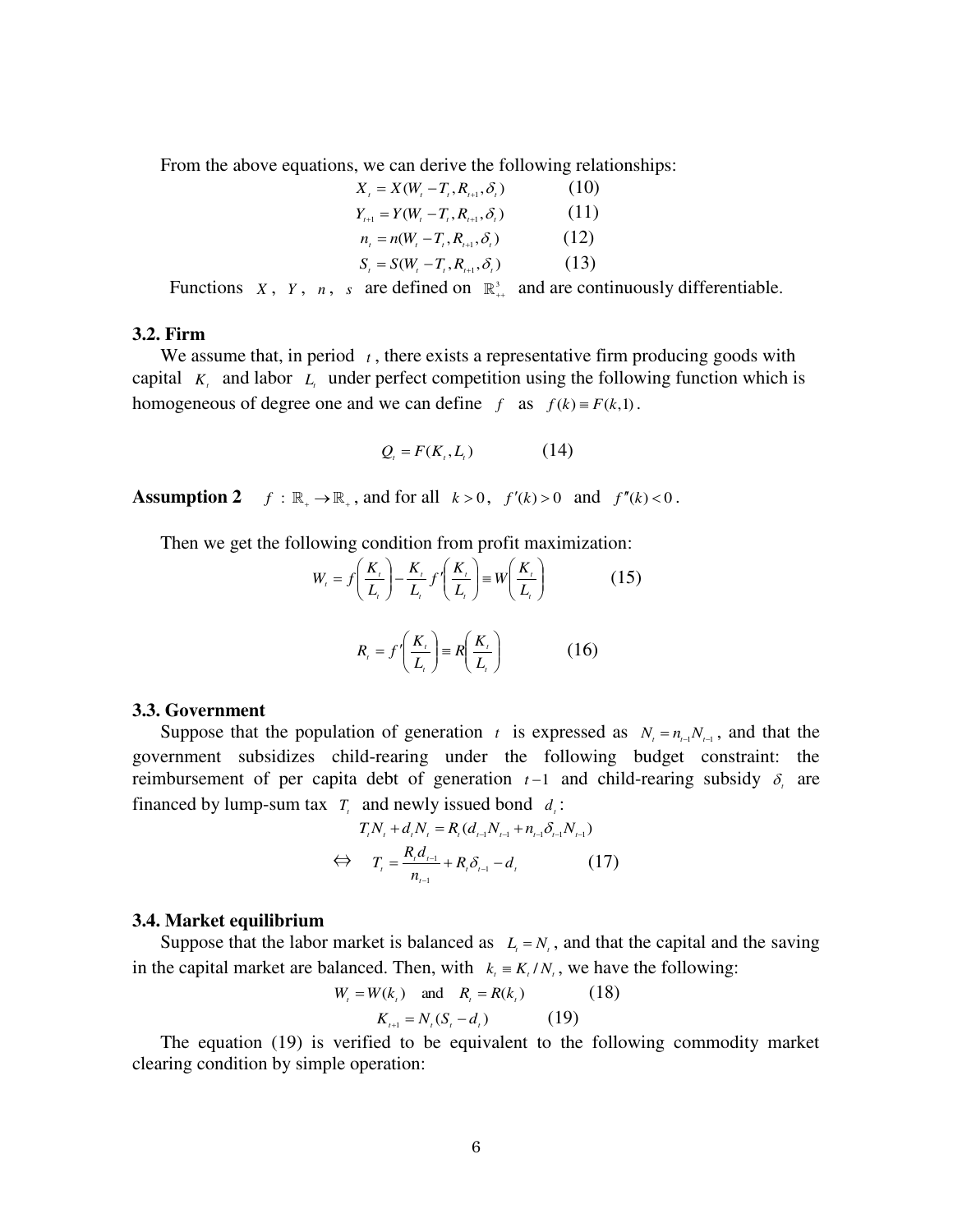$$
f(k_{i}) = n_{i}k_{i+1} + X_{i} + \frac{Y_{i}}{n_{i-1}} + n_{i}z + R_{i}\delta_{i-1} - n_{i}\delta_{i}
$$
 (20)

**Definition 1** Starting from initial conditions  $N_{-1}$ ,  $N_0$ ,  $K_0$ , and  $Y_0 = R_0(d_{-1} + (K_0/N_{-1}))$ , given debt management policies and child-rearing subsidies  $\{(d_i, \delta_i)_{i=0}^{\infty}\}\$ , an inter-temporal equilibrium is a sequence  $\{(K_r, N_r, X_r, Y_r, n_r)\}_{r=0}^{\infty}$ , which satisfies (7)-(9) and (17)-(19).

### **4. The inter-temporal equilibrium**

In this section, based on the model constructed above, we will examine the condition for the child benefit financed by issuing bonds to effect RC-improvement. Then an example with a simple function is considered.

First, we will derive the condition of child benefit programs to improve lifetime utility of all generations without sacrificing welfare of any generation. It is difficult to derive such a condition rigorously in an analytical sense. In this paper, for simplicity, we assume that  $U = U<sub>t</sub>(.)$  is homogeneous of degree one. In addition, we define the variables as the following:

$$
\widetilde{n}_i = \frac{n_i}{W_i - T_i}
$$
\n
$$
\widetilde{X}_i = \frac{X_i}{W_i - T_i}
$$
\n
$$
\widetilde{Y}_{i+1} = \frac{Y_{i+1}}{W_i - T_i}
$$
\n
$$
\widetilde{S}_i = \frac{S_i}{W_i - T_i}
$$
\n
$$
\widetilde{d}_i = \frac{d_i}{W_i - T_i}.
$$
\n
$$
\widetilde{U}_i = \frac{U_i}{W_i - T_i}.
$$
\nint can be rewritten as

The government budget constraint can be rewritten as

$$
T_{t} = \frac{\frac{R_{t} \tilde{d}_{t-1}}{\tilde{n}_{t-1}} + R_{t} \delta_{t-1} - W_{t} \tilde{d}_{t}}{1 - \tilde{d}_{t}}
$$

And the budget constraints (7) and (8) can be transformed as the following:

$$
(z - \delta_i)\widetilde{n}_i + \widetilde{X}_i + \frac{\widetilde{Y}_i}{R_{i+1}} = 1
$$
 (22)

From equation (9) and (22), we can solve the variables of equation (21) as a function of  $(z - \delta_{i}, R_{i+1})$ . Substituting these variables into (19), we obtain the following:

$$
\tilde{n}_{i}(z-\delta_{i},R_{i+1})k_{i+1} = \tilde{S}_{i}(z-\delta_{i},R_{i+1}) - \tilde{d}_{i}
$$
\n
$$
\Leftrightarrow k_{i+1} = k_{i+1}(\delta_{i})
$$
\n(23)

**Proposition 1** Given  $k_0 = K_0 / N_0$  and  $\{(\tilde{d}_i)_{i=0}^{\infty}\}$ , an inter-temporal equilibrium is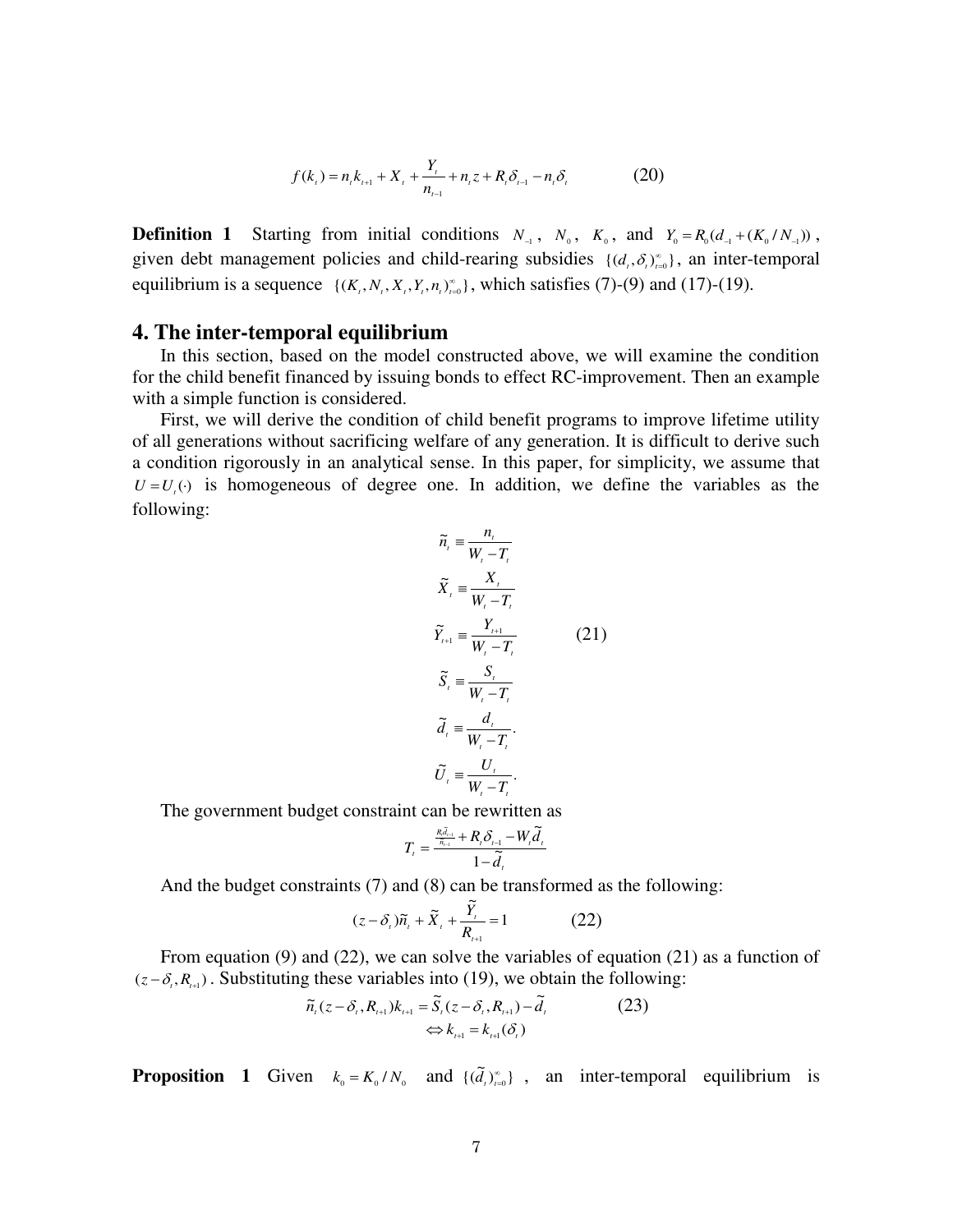characterized by the sequence  $\{(\delta_t)_{t=0}^{\infty}\}\$  such that  $\forall t \geq 0$ ,

$$
\widetilde{n}_{i}[z-\delta_{i},R(k_{i+1})]k_{i+1} = \widetilde{S}_{i}[z-\delta_{i},R(k_{i+1})] - \widetilde{d}_{i}
$$
\n(24)

The proof is straightforward. A sequence  $(k_i)_{i \geq 0}$  is characterized by a sequence  $(\delta_i)_{i \geq 0}$ in this setting, while an inter-temporal equilibrium is characterized by a sequence  $(k_i)_{i \geq 0}$  in Michel and Wigniolle (2007). Hence, an inter-temporal equilibrium is characterized by a sequence  $(\delta_t)_{t\geq 0}$ .

We define the function  $\Gamma$  as:

 $\Gamma(z-\delta,k) = \tilde{n}[z-\delta, f'(k)]k - \tilde{s}[z-\delta, f'(k)] - \tilde{d}$ 

 $\Gamma$  is defined on  $\mathbb{R}^2$  and continuously differentiable. The equation (24) can be written as:

$$
\Gamma(z-\delta_{t},k_{t+1}(\delta_{t}))=0
$$

In this setting, the equation is no more dynamic since the function is only of  $k_{n+1}$  but not of  $k_i$ . Since  $k_{i+1}$  is a function of  $\delta_i$ , once we have a sequence of  $(\delta_i)_{i\geq0}$ , a unique inter-temporal equilibrium  $(\delta_i)_{i=0}$  may exist. We would like to show this in the following. Before that, we need to make some assumptions on saving and fertility to the change of interest rate and child benefit.

In the following we will deal with several cases in terms of preferences. In the first case, we will consider the case with preferences with which  $\partial k_{\mu} / \partial \delta_{\tau} > 0$  is satisfied. Next, we consider the opposite case. Before that, we assume the following in advance.

**Assumption 3** To the change of interest rate, assume that savings and fertility rates change as in the following:

 $\widetilde{s}_R \geq 0$ ,  $\widetilde{n}_R \leq 0$ 

**Proposition 2** Under Assumptions 1, 2, and 3,  $\forall k_0 > 0$ , for any sequence  $\forall {\{\delta_i\}}_{i=0}^{\infty}$ , there exists a unique inter-temporal equilibrium  $\{k_{i+1}\}_{i=0}^{\infty}$  starting from a given initial condition  $k_0 > 0$ .

*Proof* See Appendix A.

The difference from Michel and Wigniolle (2007) is that there are no dynamics in  $k$  in our model since we have assumed homogeneity with household preferences, which drops the effect of wage rate determined by the capital level in the same period.

Our next interest is in the relationship between  $k$  and  $\delta$ . In the following, we will consider two cases about this sign: one is the case when  $\partial k / \partial \delta > 0$ , and the other is when  $\partial k / \partial \delta$  < 0. For this, we need to make additional assumptions about *s* and *n* to a change of  $\delta$  .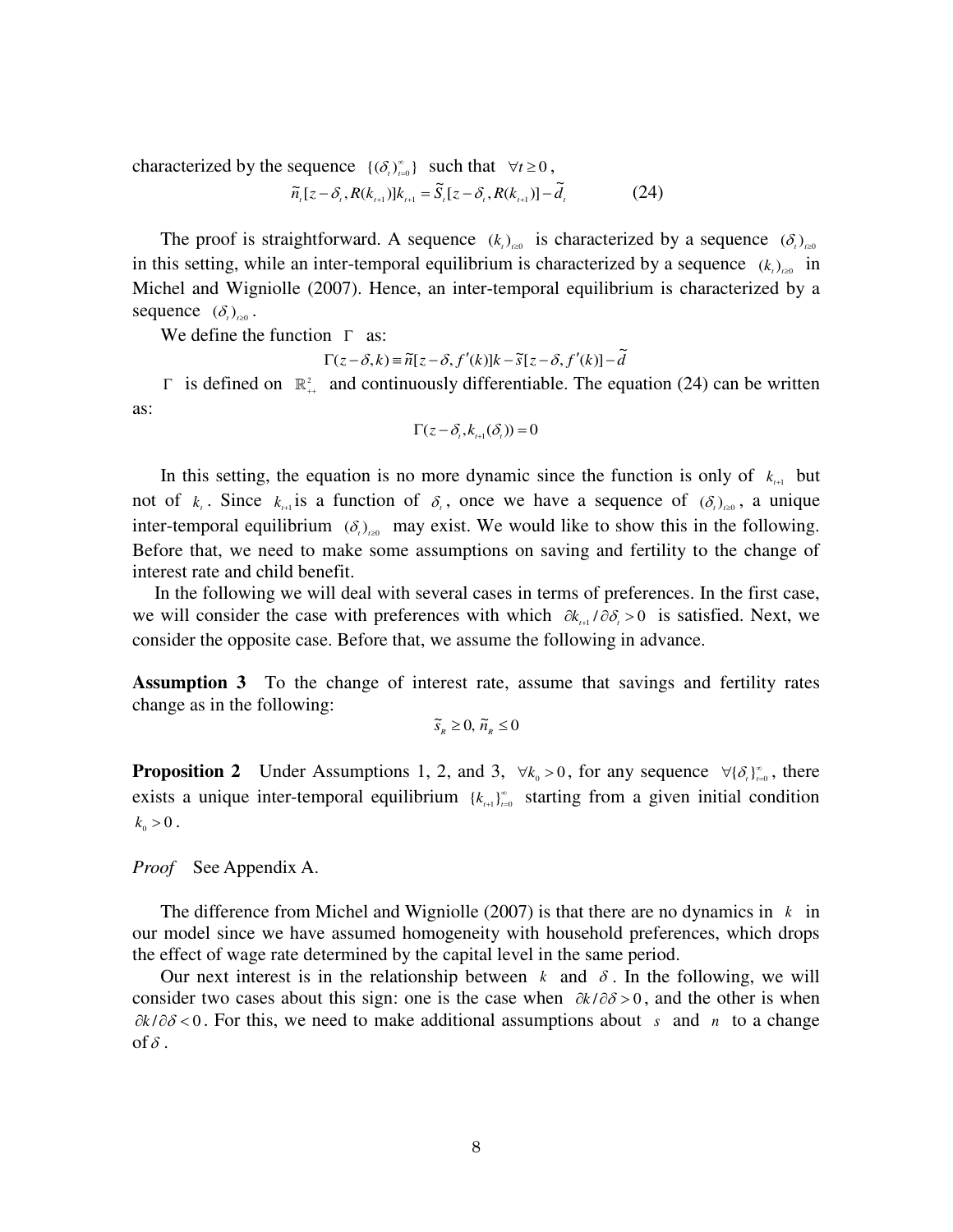**Definition 2** An inter-temporal equilibrium  $(K_1, N_1, X_1, Y_1, n_1)_{n \geq 0}$  is said to be converging if the sequence  $k_i = K_i/N_i$  converges to a limit  $\bar{k} > 0$  when *t* goes to infinity. If  $k_i$ converges to a limit  $\bar{k}$ , it is straightforward to show that  $R_i = R(k_i)$ ,  $W_i = W(k_i)$ ,  $X_i$ ,  $Y_i$ and  $n_t$  are converging to constant values  $\overline{R}$ ,  $\overline{W}$ ,  $\overline{X}$ ,  $\overline{Y}$  and  $\overline{n}$ .

**Definition 3** A converging inter-temporal equilibrium  $(K_1, N_1, X_1, Y_1, n_1)_{n \geq 0}$  is said to converge in under-accumulation if  $\bar{R} > \bar{n}$ . It is said to converge in over-accumulation if  $\overline{R}$  <  $\overline{n}$  .

**Definition 4 (RC-allocation)** A feasible allocation with representative consumers (or RC-allocation) is a sequence  $(K_t^i, N_t^i, X_t^i, Y_t^i, n_t^i)_{n\geq 0}$  of positive variables that satisfies  $\forall t \geq 0$ :

$$
F(K_{t}, N_{t}) = K_{t+1} + N_{t}X_{t} + N_{t-1}Y_{t} + N_{t+1}Z_{t}
$$

$$
N_{t+1} = n_{t}N_{t}.
$$

**Definition 5 (RC-dominance)**  $(K_i^i, N_i^i, X_i^i, Y_i^i, n_i^i)_{i \geq 0}$  for  $i = 1, 2$  be two feasible RC-allocations. Allocation 1 is said to RC-dominate allocation 2 if it leads to a higher level of utility for all generations, with a strict improvement for (at least) one generation. Formally,

$$
\forall t \ge 0, U(X_t^1, Y_{t+1}^1, n_t^1) \ge U(X_t^2, Y_{t+1}^2, n_t^2),
$$
  

$$
\exists t_0 \ge 0, \quad \text{such that} \quad U(X_{t0}^1, Y_{t0+1}^1, n_{t0}^1) > U(X_{t0}^2, Y_{t0+1}^2, n_{t0}^2).
$$

If Allocation 2 were changed to Allocation 1 by using child-benefit programs, RC-improvement would be achieved.

**4.1.** *Case 1: if*  $\eta_s > \eta_s$  *where* 

$$
\eta_{\delta s} \equiv \frac{\delta_{r}}{s_{t}} \frac{\partial s_{t}}{\partial \delta_{t}}, \eta_{\delta n} \equiv \frac{\delta_{r}}{n_{t}} \frac{\partial n_{t}}{\partial \delta_{t}}
$$

First we will consider the sign of  $\partial k_{\mu}$  1  $\partial \delta_{\mu}$ . Taking the derivative of (23) with respect to  $\delta_i$  in this case, we have:

$$
\frac{\partial \widetilde{n}_{i}}{\partial \delta_{i}} k_{i+1} - \frac{\partial \widetilde{n}_{i}}{\partial R_{i+1}} \frac{\partial R_{i+1}}{\partial \delta_{i}} k_{i+1} - \widetilde{n}_{i} \frac{\partial \widetilde{k}_{i+1}}{\partial \delta_{i}} = -\frac{\partial \widetilde{S}_{i}}{\partial \delta_{i}} - \frac{\partial \widetilde{S}_{i}}{\partial R_{i+1}} \frac{\partial R_{i+1}}{\partial \delta_{i}}
$$
  

$$
\Leftrightarrow \frac{\partial k_{i+1}}{\partial \delta_{i}} = \frac{-\frac{\partial \widetilde{n}_{i}}{\partial \delta_{i}} k_{i+1} + \frac{\partial \widetilde{S}_{i}}{\partial \delta_{i}}}{\left(\widetilde{n}_{i} + \frac{\partial \widetilde{n}_{i}}{\partial R_{i+1}} \frac{\partial R_{i+1}}{\partial k_{i+1}} k_{i+1} - \frac{\partial \widetilde{S}_{i}}{\partial R_{i+1}} \frac{\partial R_{i+1}}{\partial k_{i+1}}\right)} > 0
$$
(25)

Provided Assumption 3, we can derive the following proposition.

**Proposition 3** RC-improvement is achieved by child benefit with public debt resources when the following is true: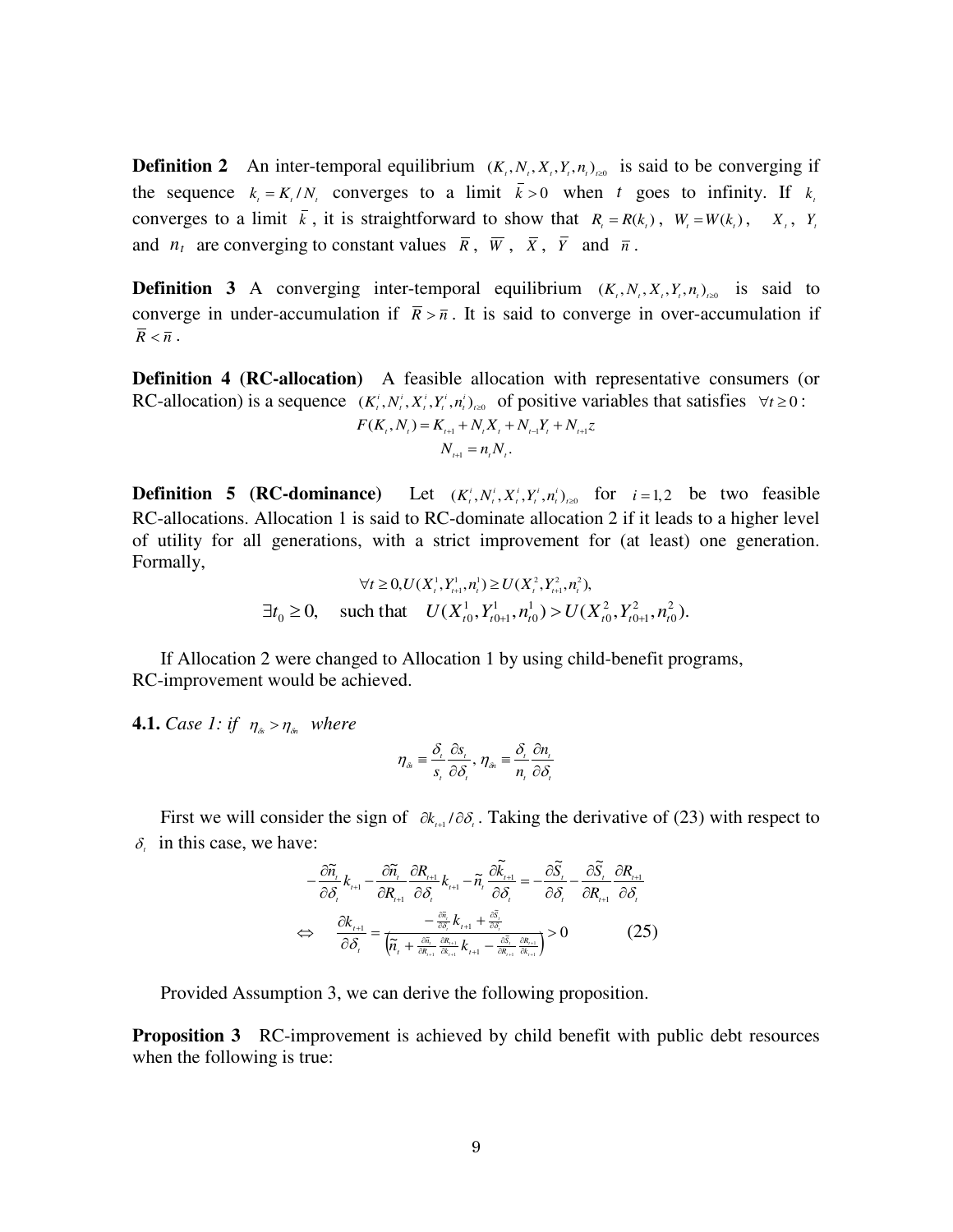$$
\delta_{i} n_{i} > \eta_{\mathcal{R}} \frac{Y_{t+1}}{R_{t+1}}
$$
\n
$$
\eta_{\mathcal{S}_n} > \frac{n_{i} \delta_{i}}{d_{i}}
$$
\n
$$
(27)
$$

where

$$
\eta_{\delta i} \equiv \frac{\delta_{i}}{n_{i}} \frac{\partial n_{i}}{\partial \delta_{i}}, \eta_{\delta k} \equiv -\frac{\delta_{i}}{R_{i+1}} \frac{\partial R_{i+1}}{\partial \delta_{i}}.
$$

#### *Proof* See Appendix B.

The first condition implies that the income from child benefit programs must exceed the loss of the second period consumption from a decrease in interest rate. If individuals originally plan to consume much in their second period, an interest rate decrease might make them worse off because of negative income effects. On the other hand, if individuals originally have children, child benefit may bring positive income effects. For satisfying the condition, it is necessary for the second effect to dominate the first. It is possible to consider that if the elasticity is small enough, the condition is satisfied as long as there exists a certain level of child benefit programs.

The second condition requires that the elasticity of fertility rate to child benefit be bigger than the ratio of per-capita amount of child benefit to that of accumulated debt. In countries which have a huge amount of accumulated debt with a relatively small level of child benefit, the second condition is likely to hold; meanwhile it requires that the child benefit programs be bigger for the first condition to be true.

It is interesting that equation (27) and (5) are exactly the same. This implies that this condition (27) more likely holds as the amount of per capita debt is larger, which is true for the financial situation of the government sector in Japan, which we have already examined in the simple analysis in Section 2. However, in the model of this section with capital accumulation, we need the additional condition (26). It would be possible to examine the possibility of RC-improvement by child-rearing subsidies financed by bonds if we can confirm that those equations (26) and (27) may actually hold in an empirical analysis. An interesting point is whether it is possible to implement RC-improvement in the real economy.

We will briefly discuss that possibility in the following with particular focus on the case of the Japanese economy which has a huge amount of per-capita debt and low fertility rate. From (26) and (27), we can derive the condition of  $\delta_i$  as in the following:

$$
\frac{\eta_{\delta n}d_{t}}{n_{t}} > \delta_{t} > \eta_{\delta R} \frac{Y_{t+1}}{R_{t+1}n_{t}}
$$

Although it is hard to estimate the actual elasticities of the Japanese economy,  $\eta_{\alpha}$  is not considered too high, and it might be almost zero. The Japanese economy is large enough that the interest rate is almost unaffected by such a policy. On the other hand,  $\eta_{\hat{\phi}}$ could be assumed to be 0.05, which implies that the 100% increase of child benefit would entail 10% of increase in fertility rate. In this case, when the child benefit increases from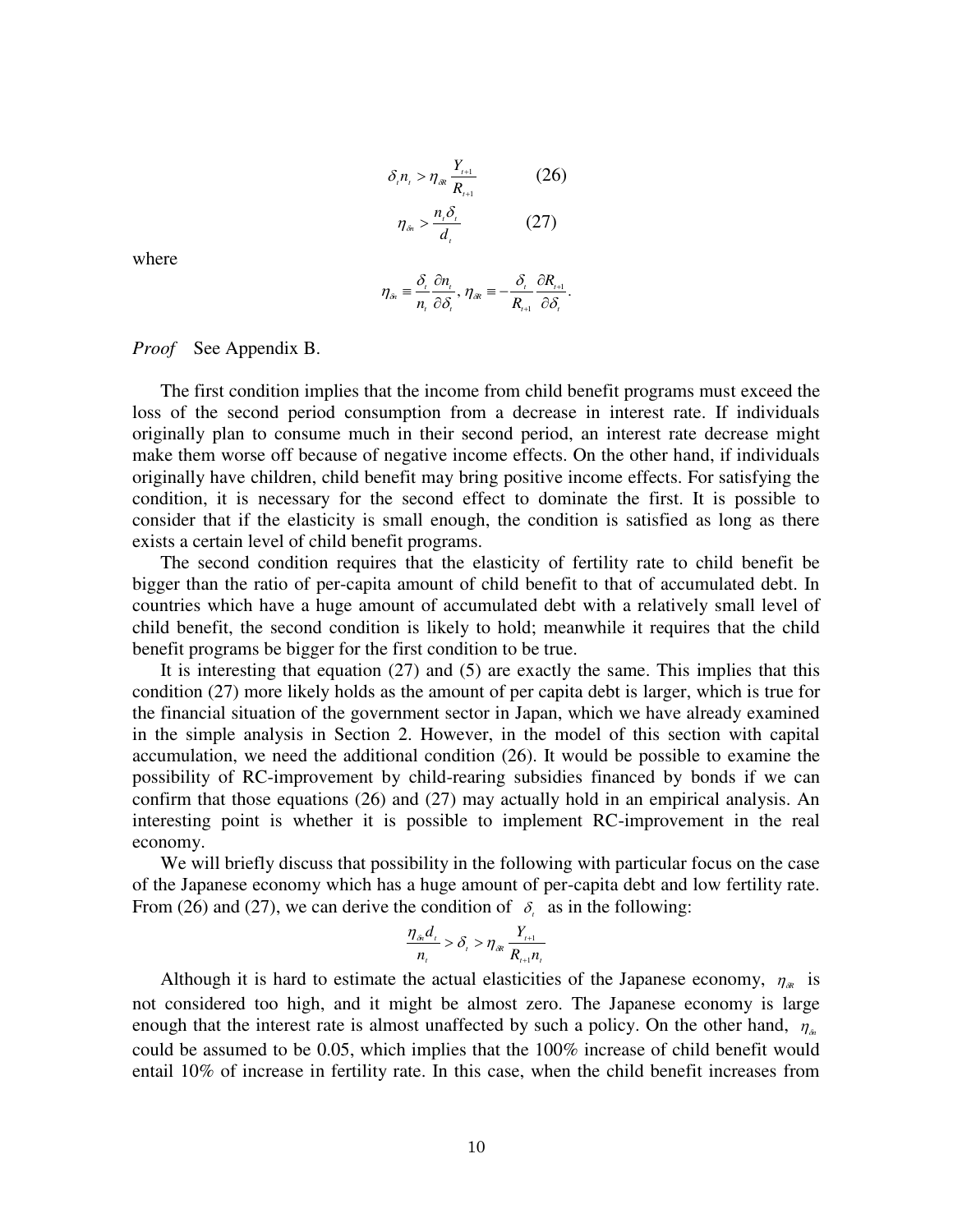10,000 yen to 20,000 yen every month, the fertility rate might increase from 1.34 to 1.39. If the debt amount  $d_i$ , is 20 million yen, then as long as child benefit per child is below 1 million yen, this condition satisfies.

Though the population has not been decreasing dramatically at present, in future it will decline much more rapidly. In such a case, the per capita amount of debt will increase dramatically and there would be a greater possibility for RC-improvement.

### **4.2.** *Case* 2: if  $\tilde{s}_s \leq 0$  *and*  $\tilde{n}_s > 0$  *are satisfied*

First we will consider the sign of  $\partial k_{t+1}/\partial \delta_t$ .

$$
\frac{\partial k_{t+1}}{\partial \delta_t} = \frac{-\frac{\partial \tilde{n}_t}{\partial \delta_t} k_{t+1} + \frac{\partial \tilde{S}_t}{\partial \delta_t}}{\left(\tilde{n}_t + \frac{\partial \tilde{n}_t}{\partial k_{t+1}} \frac{\partial R_{t+1}}{\partial k_{t+1}} k_{t+1} - \frac{\partial \tilde{S}_t}{\partial k_{t+1}} \frac{\partial R_{t+1}}{\partial k_{t+1}}\right)} < 0
$$
\n(25')

In this case, we need the conditions for improving efficiency as discussed above.

**Proposition 4** RC-improvement is achieved by child benefit with public debt resources when the following is true:

$$
\eta_{\delta n} > \varepsilon_{\Re} - \eta_{\Re\nu} \frac{W_i \tilde{n}_{i-1}}{R_i \tilde{d}_{i-1}} + (1 + \varepsilon_{\Re}) \frac{\tilde{n}_{i-1} \delta_{i-1}}{\tilde{d}_{i-1}}
$$
(28)

where

$$
\varepsilon_{\Re} \equiv \frac{\delta_{\rm r}}{R_{\rm r+1}} \frac{\partial R_{\rm r+1}}{\partial \delta_{\rm r}}, \quad \eta_{\Re} \equiv \frac{\delta_{\rm r}}{W_{\rm r+1}} \frac{\partial W_{\rm r+1}}{\partial \delta_{\rm r}}
$$

*Proof* See Appendix C.

This condition implies that the elasticity of fertility rate to child benefit should be high enough to dominate the right-hand-side effects. We will consider a small change of  $\delta$ . First, when the elasticity of  $k$  to  $\delta$  is considered to be not too high, it is likely for the condition to be satisfied. In that case, both  $|\varepsilon_{\rm m}|$  and  $|\eta_{\rm sw}|$  are close to zero, which renders the right-hand side of (28) also close to zero and facilitates satisfying the condition.

Second, when  $d_{i-1}$  is increases, the condition becomes more likely to be satisfied, as shown in Proposition 3. It shows that the possibility to improve efficiency by child benefit is higher in both cases when the amount of existing debt is huge.

**Example 1** We assume specific forms for preferences and production technology in the above model. Suppose we have preferences:

$$
U=n_{\scriptscriptstyle t}^\alpha X_{\scriptscriptstyle t}^\beta Y_{\scriptscriptstyle t+1}^{1-\alpha-\beta}
$$

and production technology:

$$
f(k_{i})=A_{i}k_{i}^{\rho}.
$$

Then the sufficient conditions for RC-improvement are

$$
\delta_{i} / z < \Phi_{i} \equiv 1 - \frac{1 - \rho}{\tilde{d}_{i} - ((1 - \rho)(1 - \alpha - \beta) + \rho \alpha)} \alpha
$$
 (29)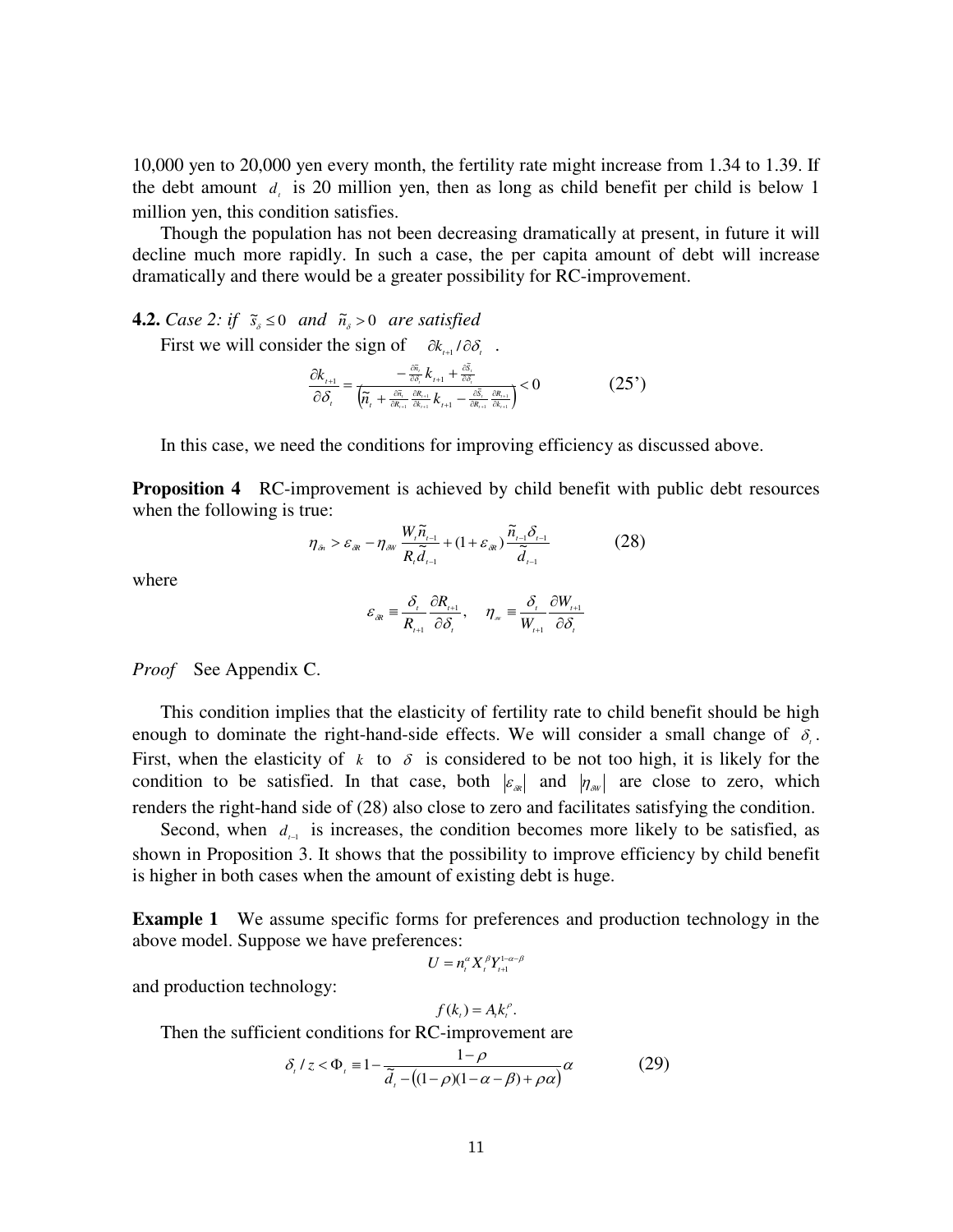and  

$$
d_1 = (1 - \rho)(1 - \alpha - \beta) + \alpha < \tilde{d}_1 < d_2 = 1 - \alpha - \beta \tag{30}
$$

See Appendix D for the detailed calculation to derive the above results.

In this example, it is possible to examine a quantitative exercise about RC-improvement in the real economy. Since our concern is whether RC-improvement occurs through adjusting the child benefit amount, providing the parameters of the above function from the real economy, we can derive the exact condition for RC-improvement.

In a typical economy in the world, capital income ratio  $\rho$  is 0.3. Suppose that the preference  $\alpha$  over children sets 0.025 or 0.005, and the preference  $\beta$  over consumption during the young period sets 0.6 or 0.7, then we can calculate the parameter  $\Phi$  of (29) as Table 2. This parameter  $\Phi$  is the upper limit of the child benefit amount under the constraint that  $\tilde{d}_i$  satisfies (30).

Namely, as long as the economy satisfies the condition of  $\delta/z < \Phi$ , we can implement RC-improvement in the economy by increasing the child benefit. In such a case, only the amount of debt matters while the fertility rate does not.

### **5. Debt financing vs tax financing**

In this section, we analyze mainly the superiority of public debt or lump-sum tax with child benefit financing as a discussion continuing from previous sections. To this end, we change the budget constraint of the government sector in our model, as follows:

$$
T_{i} = \frac{R_{i}d_{i-1}}{n_{i-1}} + R_{i}(1-\theta)\delta_{i-1} - d_{i} + \theta\delta_{i}n_{i}
$$
 (31)

where  $\theta$  stands for the ratio of tax resource to child-rearing support: if  $\theta = 1$ , then child benefit is financed by tax only, and if  $\theta = 0$ , this is financed by public debt only.

Then, from (21) and (31), we can derive the indirect utility function, as follows:

$$
U = \left(W(\delta_{\scriptscriptstyle{t}}, \tilde{d}_{\scriptscriptstyle{t-1}}) - T(\delta_{\scriptscriptstyle{t-1}}, \delta_{\scriptscriptstyle{t}}, \tilde{d}_{\scriptscriptstyle{t-1}}, \tilde{d}_{\scriptscriptstyle{t}}, \theta)\right) \tilde{U}\left[\tilde{n}(\delta_{\scriptscriptstyle{t}}, \tilde{d}_{\scriptscriptstyle{t-1}}), \tilde{X}(\delta_{\scriptscriptstyle{t}}, \tilde{d}_{\scriptscriptstyle{t-1}}), \tilde{Y}(\delta_{\scriptscriptstyle{t}}, \tilde{d}_{\scriptscriptstyle{t-1}})\right]
$$
(32)

*t*

 where

$$
T(\delta_{i-1}, \delta_i, \tilde{d}_{i-1}, \tilde{d}_i, \theta) = \frac{R_i \tilde{d}_{i-1}}{1 - \tilde{d}_{i-1} + R_i (1 - \theta) \delta_{i-1} - W_i \tilde{d}_i + \theta \delta_i W_i \tilde{n}_i}
$$

 In this setting, we can derive the following proposition under the assumption for the preferences and production technology of Example 1.

**Proposition 5** In the case of Example 1 with  $\delta_{t-1} = \delta_t$  and  $\tilde{d}_{t-1} = \tilde{d}_t$ 1  $\tilde{d}_{t-1} = \tilde{d}_t$ , when  $\tilde{d}_t > d^*$ , all tax financing ( $\theta = 1$ ) is optimal. On the other hand, when  $\bar{d}_t < d^*$ , all debt financing ( $\theta = 0$ ) is optimal if  $0 \le \delta \le \delta^*$  and all tax financing ( $\theta = 1$ ) is optimal if  $\delta^* < \delta \le \epsilon$ . Where  $d^*$  and  $\delta^*$  denotes as follows: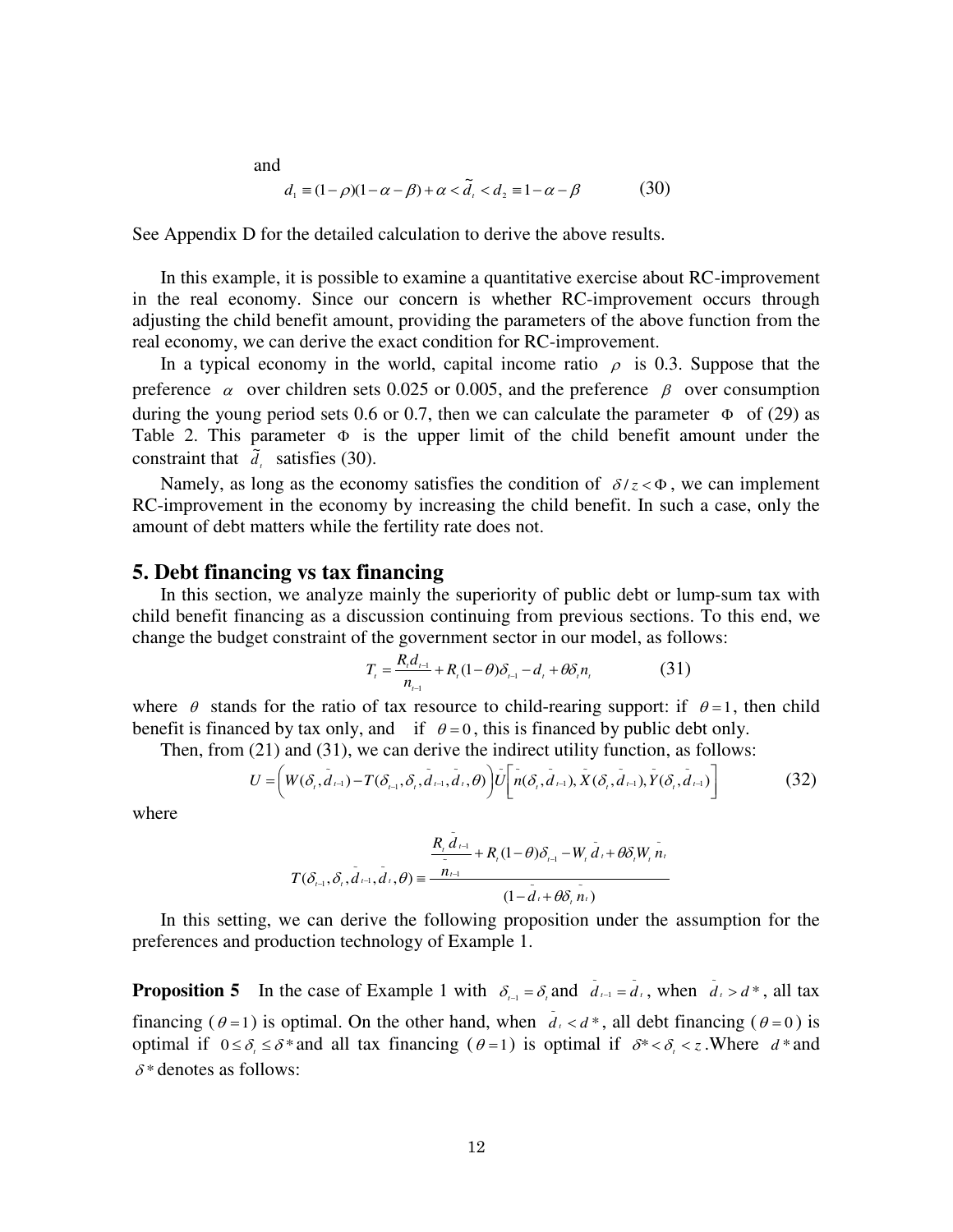$$
d^* = 1 - \alpha - \beta - \frac{\rho}{1 - \rho}
$$

$$
\delta^* = \left[ 1 - \frac{\alpha \rho}{(1 - \rho)(1 - \alpha - \beta - d) - (1 - \alpha)\rho} \right] z
$$

*Proof* See Appendix E.

According to Proposition 5, debt financing is optimal only in the case of  $\tilde{d}_t < d^*$ . In addition, the condition that the sign of  $d^*$  is positive as follows:

$$
1 - \alpha - \beta - \frac{\rho}{1 - \rho} > 0
$$
  
\n
$$
\Leftrightarrow \alpha < 1 - \beta - \frac{\rho}{1 - \rho}
$$
 (33)

And, to the consumption smoothing during young and old periods, we assume the following.

**Assumption 4** The preference parameters of Example 1 satisfy the following relationship.

$$
\beta > 1 - \alpha - \beta
$$
  
\n
$$
\Leftrightarrow \alpha > 1 - 2\beta
$$
 (34)

Then, from the constraint of  $\alpha > 0$ , (33) and (34), we can derive the following corollary, as the necessary conditions with regards to debt financing.

**Corollary 1** Under Proposition 4 and Assumption 4, the necessary condition that debt financing is optimal is  $\rho < 1/3$ .

*Proof* First,  $\beta < 1 - \rho/(1 - \rho)$  is derived from (33) and  $\alpha > 0$ . Next,  $\beta > \rho/(1 - \rho)$  is derived from (33) and (34). Hence, from these relationships,  $2\rho/(1-\rho) < 1$  holds.

 Moreover, we can derive the following proposition and example in the case of tax financing, as in previous sections.

**Proposition 6** RC-improvement is achieved by child benefit with lump-sum tax resources when the following is true:

*Case 1: if*  $\eta_{\delta} > \eta_{\delta}$ 

$$
n_{\scriptscriptstyle \ell} > \eta_{\scriptscriptstyle \mathcal{R}} \frac{1}{R_{\scriptscriptstyle \ell+1}} \frac{Y_{\scriptscriptstyle \ell+1}}{\delta_{\scriptscriptstyle \ell}} \quad \text{and} \quad \widetilde{d}_{\scriptscriptstyle \ell-1} > \widetilde{n}_{\scriptscriptstyle \ell-1} W_{\scriptscriptstyle \ell} / R_{\scriptscriptstyle \ell} \tag{35}
$$

*Case 2: if*  $\tilde{s}_s \leq 0$  *and*  $\tilde{n}_s > 0$ 

$$
\eta_{\delta n} > \varepsilon_{\Re} + \eta_{\Re} \frac{\tilde{n}_{t-1} W_t}{R_t \tilde{d}_{t-1}} \quad \text{and} \quad \tilde{d}_{t-1} > \tilde{n}_{t-1} W_t / R_t \tag{36}
$$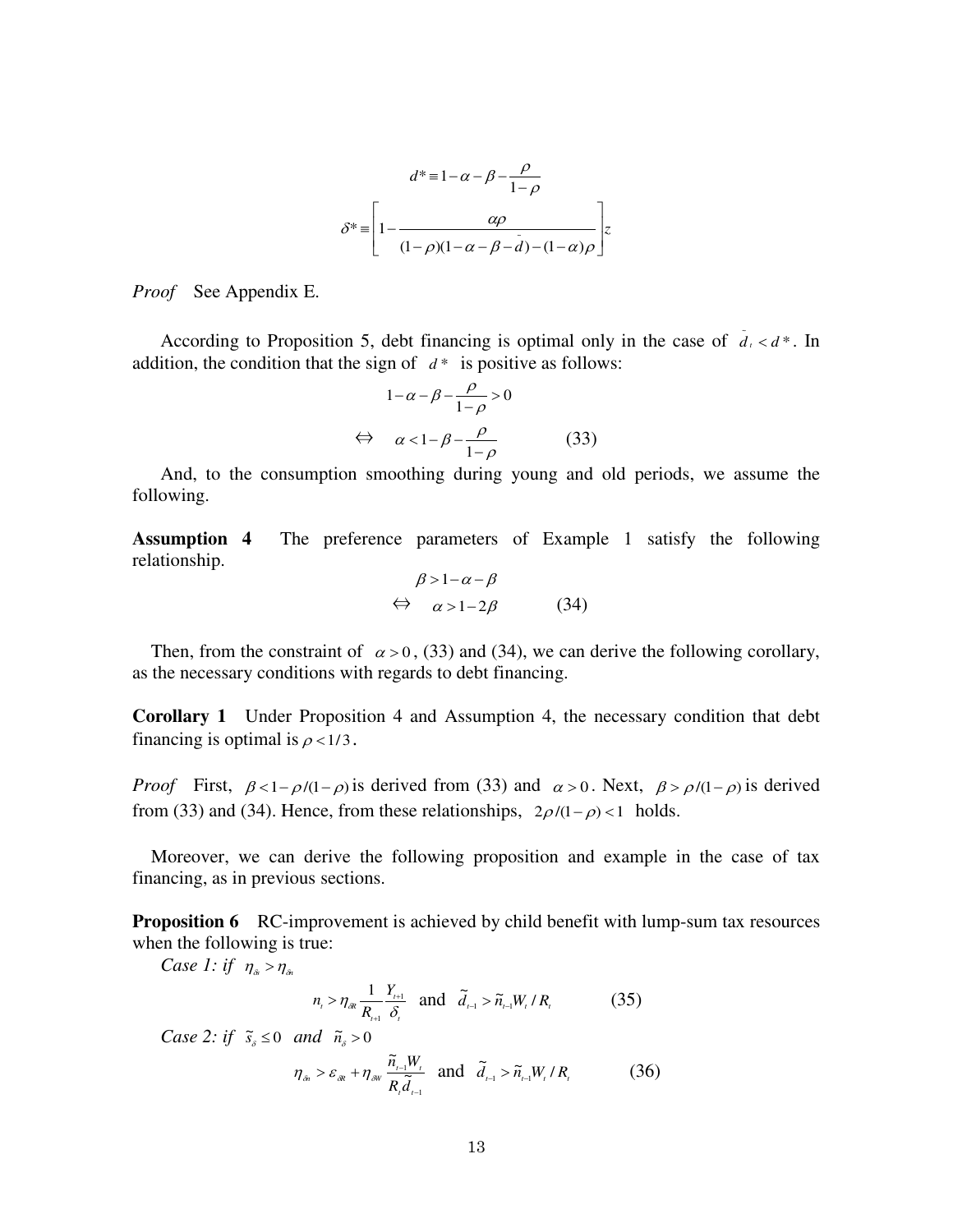*Proof* See Appendix F.

**Example 2** We assume the preferences and production technology with Example 1. Then the sufficient condition for RC-improvement of Proposition 6 is

$$
\tilde{d}_{\ell} > \frac{1 - \alpha - \beta}{1 + \rho/(1 - \rho)}\tag{37}
$$

See Appendix G for the detailed calculation to derive the above results.

### **6. Conclusion**

In this paper, we derive the condition of RC-efficiency in an endogenous population growth setting. According to this, when the elasticity of interest rate to child benefit policy is close to zero and there exists a huge amount of accumulated debt, having a certain level of child benefit programs financed by issuing debt and lump-sum tax is RC-improving.

The weakness of this study is the assumptions we made on the preferences, such as homogeneity. This study report would be more worthwhile if it were possible to show those results more generally. We will take over this assignment in a following study.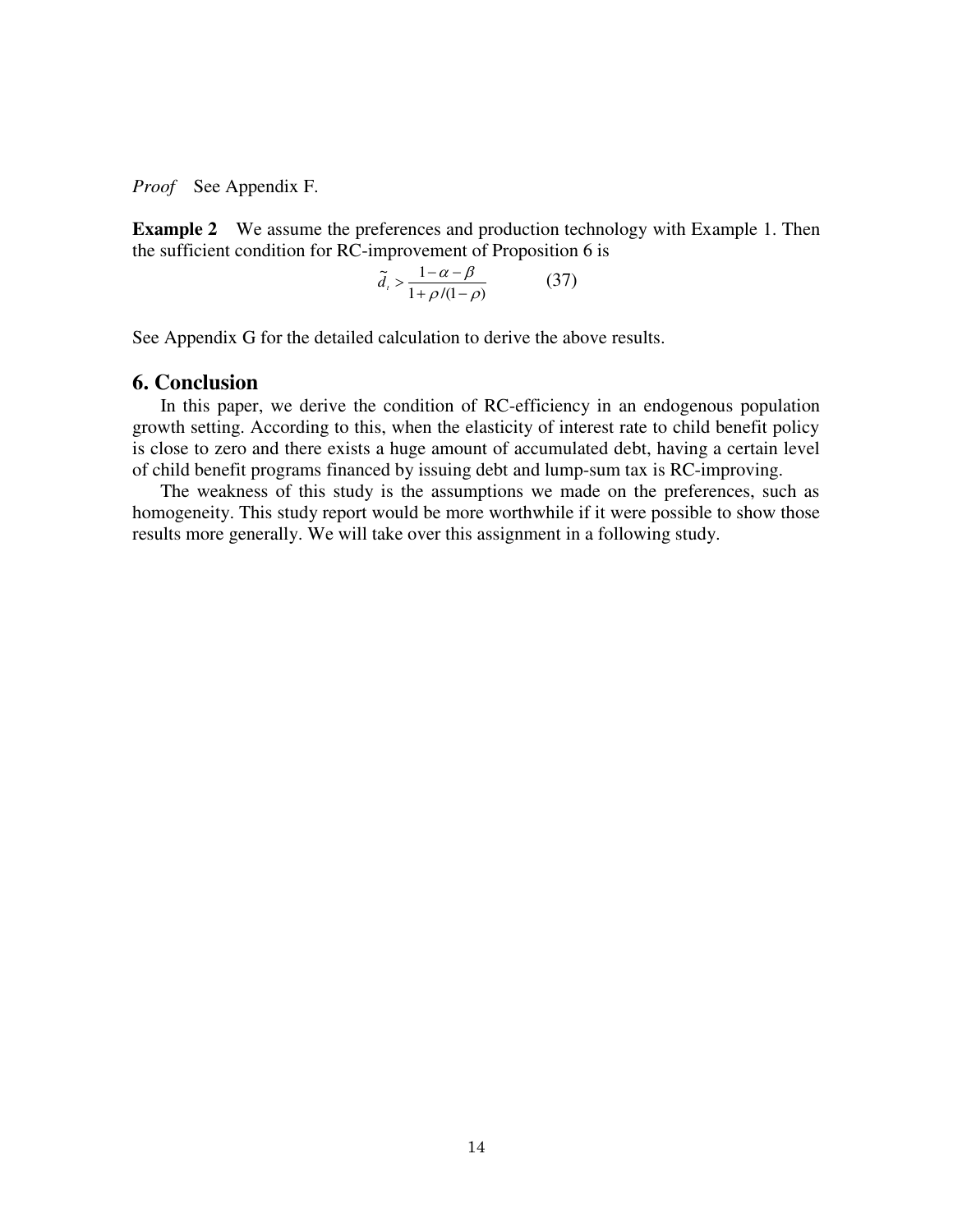### **Table 2. Range of Child Benefit with RC-improvement**

| Preference Parameters of Utility |         |                  | <b>Debt Parameters</b> |         |               | <b>Upper Limit</b><br>of<br>Child Benefit |
|----------------------------------|---------|------------------|------------------------|---------|---------------|-------------------------------------------|
| $\alpha$                         | $\beta$ | $1-\alpha-\beta$ | $\tilde{d}$            | $d_{1}$ | $d_{\lambda}$ | Ф                                         |
| 0.025                            | 0.700   | 0.275            | 0.220                  | 0.218   | 0.275         | 0.125                                     |
| 0.025                            | 0.700   | 0.275            | 0.230                  | 0.218   | 0.275         | 0.417                                     |
| 0.025                            | 0.700   | 0.275            | 0.240                  | 0.218   | 0.275         | 0.563                                     |
| 0.025                            | 0.700   | 0.275            | 0.250                  | 0.218   | 0.275         | 0.650                                     |
| 0.025                            | 0.700   | 0.275            | 0.260                  | 0.218   | 0.275         | 0.708                                     |
| 0.025                            | 0.700   | 0.275            | 0.270                  | 0.218   | 0.275         | 0.750                                     |
|                                  |         |                  |                        |         |               |                                           |
| 0.025                            | 0.600   | 0.375            | 0.290                  | 0.288   | 0.375         | 0.125                                     |
| 0.025                            | 0.600   | 0.375            | 0.300                  | 0.288   | 0.375         | 0.417                                     |
| 0.025                            | 0.600   | 0.375            | 0.310                  | 0.288   | 0.375         | 0.563                                     |
| 0.025                            | 0.600   | 0.375            | 0.320                  | 0.288   | 0.375         | 0.650                                     |
| 0.025                            | 0.600   | 0.375            | 0.330                  | 0.288   | 0.375         | 0.708                                     |
| 0.025                            | 0.600   | 0.375            | 0.340                  | 0.288   | 0.375         | 0.750                                     |
| 0.025                            | 0.600   | 0.375            | 0.350                  | 0.288   | 0.375         | 0.781                                     |
| 0.025                            | 0.600   | 0.375            | 0.360                  | 0.288   | 0.375         | 0.806                                     |
| 0.025                            | 0.600   | 0.375            | 0.370                  | 0.288   | 0.375         | 0.825                                     |

1) *Case 1*:  $\rho = 0.3$ ,  $\alpha = 0.025$  and  $\beta = 0.6$  or 0.7.

2) *Case* 2 :  $\rho = 0.3$ ,  $\alpha = 0.05$  and  $\beta = 0.6$  or 0.7.

| Preference Parameters of Utility |       |                  |             | <b>Upper Limit</b><br>of<br>Child Benefit |       |       |
|----------------------------------|-------|------------------|-------------|-------------------------------------------|-------|-------|
| $\alpha$                         | β     | $1-\alpha-\beta$ | $\tilde{d}$ | $d_{1}$                                   | d,    | Φ     |
| 0.050                            | 0.700 | 0.250            | 0.230       | 0.225                                     | 0.250 | 0.125 |
| 0.050                            | 0.700 | 0.250            | 0.240       | 0.225                                     | 0.250 | 0.300 |
|                                  |       |                  |             |                                           |       |       |
| 0.050                            | 0.600 | 0.350            | 0.300       | 0.295                                     | 0.350 | 0.125 |
| 0.050                            | 0.600 | 0.350            | 0.310       | 0.295                                     | 0.350 | 0.300 |
| 0.050                            | 0.600 | 0.350            | 0.320       | 0.295                                     | 0.350 | 0.417 |
| 0.050                            | 0.600 | 0.350            | 0.330       | 0.295                                     | 0.350 | 0.500 |
| 0.050                            | 0.600 | 0.350            | 0.340       | 0.295                                     | 0.350 | 0.563 |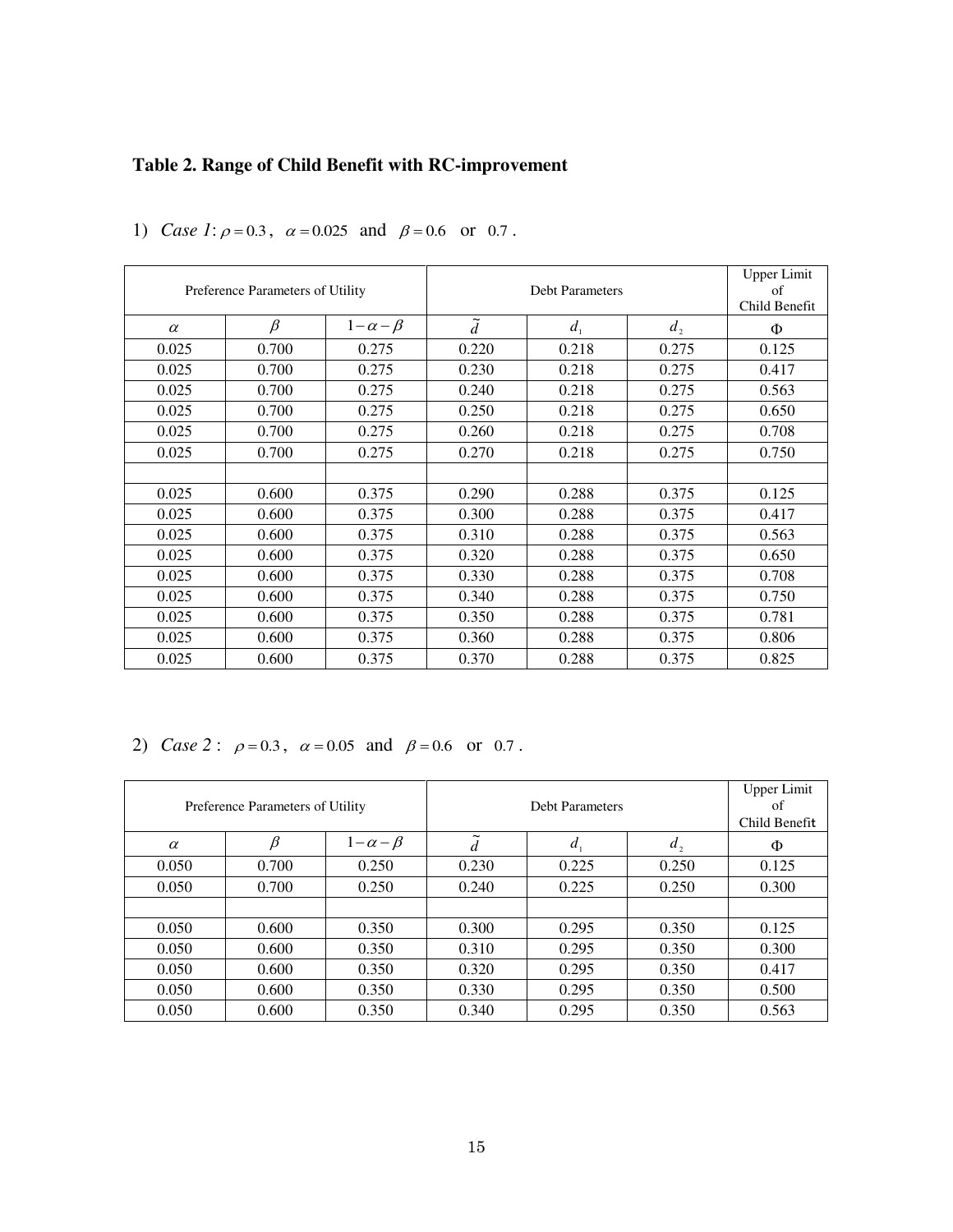### **Appendix A: Proof of Proposition 2**

It is possible to show this with the same logic as Michel and Wigniolle (2007). We will follow their proof for the most part and change the different points. In equilibrium, the market adjusts only the capital level, and we do not need to consider a change of  $\delta$ . Hence, for a given sequence of  $\{\delta_i\}_{i=0}^{\infty}$ ,  $\Gamma$  is represented in the following way:

 $\Gamma(z - \bar{\delta}, k) = n[z - \bar{\delta}, f'(k)]k - s[z - \bar{\delta}, f'(k)] - d$ .

We will show that  $\Gamma = 0$  has a unique solution. In order to show this, we will check the property of  $\Gamma$ . First, we will check monotonicity of this function. The derivative of the first term  $\partial (n[z - \delta, f'(k)]k)/\partial k$  is positive, since  $R = f'(k)$  is monotonically decreasing in *k* and  $n_k \leq 0$ . The derivative of the second term  $\partial s[z - \delta, f'(k)]/\partial k$  is negative, since  $s_k \geq 0$ . Hence,  $\Gamma$  is increasing in  $k$ .

Next, suppose we have a certain level of child benefit  $\delta$ . At this time, when  $k$  goes to 0, it can be bounded in such a way that  $k < 1 \Rightarrow f'(k) > f'(1)$ . Then we obtain the following inequalities:

$$
n[z - \delta, f'(k)] \le n[z - \delta, f'(1)]
$$
  

$$
s[z - \delta, f'(k)] \ge s[z - \delta, f'(1)]
$$

and thus

$$
\Gamma(z-\delta,k) \leq n[z-\delta, f'(1)]k - s[z-\delta, f'(1)] - d.
$$

Finally, we have

$$
\lim_{k\to 0} \Gamma(z-\delta,k) \leq -s[z-\delta, f'(1)] - d < 0.
$$

When  $k$  goes to  $+\infty$ , we can prove the following by using the contrary thought as  $k > 1 \Rightarrow f'(k) < f'(1)$ . We then obtain the following inequality:

$$
\Gamma(z-\delta,k) \geq n[z-\delta, f'(1)]k - s[z-\delta, f'(1)] - d.
$$

Thus

$$
\lim_{k\to\infty}\Gamma(z-\delta,k)=+\infty.
$$

Hence, for any given sequence  $\forall {\{\delta_i\}}_{i=0}^{\infty}$ , a unique inter-temporal equilibrium  $\{k_{i+1}\}_{i=0}^{\infty}$ exists and the proposition has been proven.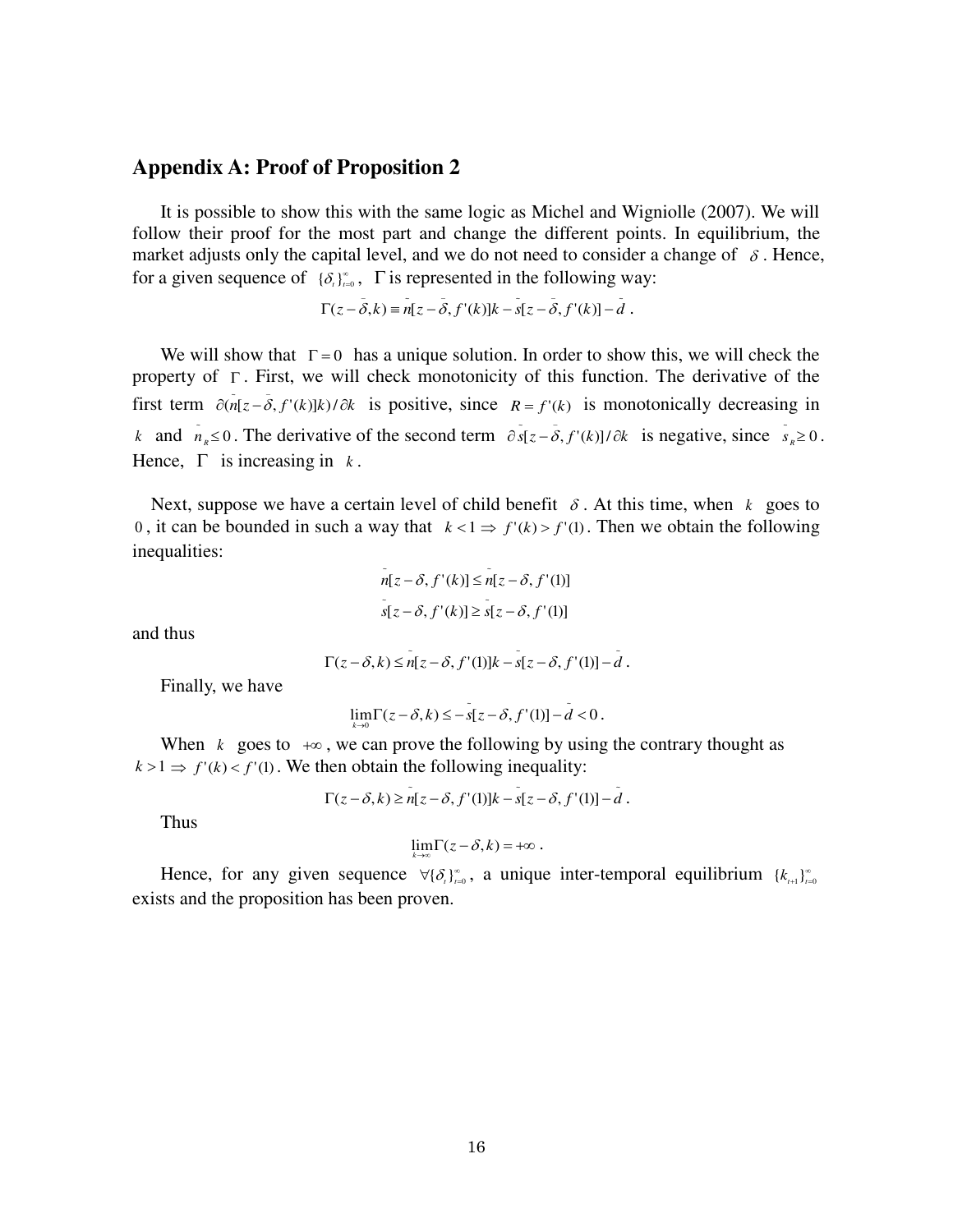### **Appendix B: Proof of Proposition 3**

We will use (25) in the proof. Calculate the change of lifetime utility  $\delta U_i$ , when the amount of child benefit  $\delta_i$  is raised:

$$
\Delta U_{_{\text{r}}}=(W_{_{\text{r}}}-T_{_{\text{r}}})\left(\frac{\partial \widetilde{U}_{_{\text{r}}}}{\partial \widetilde{n}_{_{\text{r}}}}\frac{\partial \widetilde{n}_{_{\text{r}}}}{\partial \mathcal{S}_{_{\text{r}}}}+\frac{\partial \widetilde{U}_{_{\text{r}}}}{\partial \widetilde{X}_{_{\text{r}}}}\frac{\partial \widetilde{X}_{_{\text{r}}}}{\partial \widetilde{Y}_{_{\text{r+1}}}}\frac{\partial \widetilde{U}_{_{\text{r}}}}{\partial \mathcal{S}_{_{\text{r}}}}\right)\Delta \mathcal{S}_{_{\text{r}}}+\widetilde{U}_{_{\text{r}}}\Delta (W_{_{\text{r}}}-T_{_{\text{r}}})\\ \Delta U_{_{\text{r}}}=(W_{_{\text{r}}}-T_{_{\text{r}}})\left(\frac{\partial \widetilde{U}_{_{\text{r}}}}{\partial \widetilde{n}_{_{\text{r}}}}\frac{\partial \widetilde{W}_{_{\text{r}}}}{\partial \mathcal{S}_{_{\text{r}}}}+\frac{\partial \widetilde{U}_{_{\text{r}}}}{\partial \widetilde{Y}_{_{\text{r}}}}\frac{\partial \widetilde{Y}_{_{\text{r}}}}{\partial \widetilde{Y}_{_{\text{r+1}}}}\frac{\partial \widetilde{V}_{_{\text{r}}}}{\partial \mathcal{S}_{_{\text{r}}}}\right)\Delta \mathcal{S}_{_{\text{r}}}+\widetilde{U}_{_{\text{r}}} \left(\frac{\partial W_{_{\text{r}}}}{\partial \mathcal{S}_{_{\text{r}-1}}}\Delta \mathcal{S}_{_{\text{r}-1}}-\Delta T_{_{\text{r}}}\right)
$$

.

.

It is possible to transform this equation using the household first-order conditions

$$
\Delta U_{t} = (W_{t} - T_{t})\lambda \left( (z - \delta_{t}) \frac{\partial \widetilde{n}_{t}}{\partial \delta_{t}} + \frac{\partial \widetilde{X}_{t}}{\partial \delta_{t}} + \frac{1}{R_{t+1}} \frac{\partial \widetilde{Y}_{t+1}}{\partial \delta_{t}} \right) \Delta \delta_{t} + \widetilde{U}_{t} \left( \frac{\partial W_{t}}{\partial \delta_{t-1}} \Delta \delta_{t-1} - \Delta T_{t} \right)
$$

Moreover, taking derivative of equation  $(22)$  with respect to  $\delta_t$ , we obtain

$$
\left( (z - \delta_i) \frac{\partial \widetilde{n}_{i}}{\partial \delta_i} + \frac{\partial \widetilde{X}_{i}}{\partial \delta_i} + \frac{1}{R_{i+1}} \frac{\partial \widetilde{Y}_{i+1}}{\partial \delta_i} \right) = \widetilde{n}_{i} + \frac{1}{R_{i+1}^2} \frac{\partial R_{i+1}}{\partial \delta_i} \widetilde{Y}_{i}
$$

then, by substituting this into the above equation, we have the following equation:

$$
\Delta U_{t} = \lambda (W_{t} - T_{t}) \left( \tilde{n}_{t} + \frac{1}{R_{t+1}^{2}} \frac{\partial R_{t+1}}{\partial \delta_{t}} \tilde{Y}_{t+1} \right) \Delta \delta_{t} + \tilde{U}_{t} \left( \frac{\partial W_{t}}{\partial \delta_{t-1}} \Delta \delta_{t-1} - \Delta T_{t} \right)
$$
(A-1)

where

$$
\Delta T_{\scriptscriptstyle \prime}=\frac{\partial T(\delta_{\scriptscriptstyle \prime-1})}{\partial\delta_{\scriptscriptstyle \prime-1}}\Delta\delta_{\scriptscriptstyle \prime-1}=\frac{\partial\Bigl(\frac{R_{\scriptscriptstyle \prime}}{\overline{q}_{\scriptscriptstyle \prime-1}}\widetilde{d}_{\scriptscriptstyle \prime-1}+R_{\scriptscriptstyle \prime}\delta_{\scriptscriptstyle \prime-1}-W_{\scriptscriptstyle \prime}\widetilde{d}_{\scriptscriptstyle \prime}\Bigr)}{ \partial\delta_{\scriptscriptstyle \prime-1}}\frac{1}{1-\widetilde{d}_{\scriptscriptstyle \prime}}\Delta\delta_{\scriptscriptstyle \prime-1}
$$

Using this, we can rewrite as

$$
\Delta U_{\scriptscriptstyle \prime} = \lambda (W_{\scriptscriptstyle \prime} - T_{\scriptscriptstyle \prime}) \Bigg( \widetilde{n}_{\scriptscriptstyle \prime} + \frac{1}{R_{\scriptscriptstyle \prime+1}^2} \frac{\partial R_{\scriptscriptstyle \prime+1}}{\partial \delta_{\scriptscriptstyle \prime}} \widetilde{Y}_{\scriptscriptstyle \prime+1} \Bigg) \Delta \delta_{\scriptscriptstyle \prime} + \widetilde{U}_{\scriptscriptstyle \prime} \Bigg( \frac{\partial W_{\scriptscriptstyle \prime}}{\partial \delta_{\scriptscriptstyle \prime-1}} - \frac{\partial \Big(\frac{R_{\scriptscriptstyle \prime}}{\overline{n}_{\scriptscriptstyle \prime+1}} \widetilde{d}_{\scriptscriptstyle \prime-1} + R_{\scriptscriptstyle \prime} \delta_{\scriptscriptstyle \prime-1} - W_{\scriptscriptstyle \prime} \widetilde{d}_{\scriptscriptstyle \prime} \Bigg)}{ \partial \delta_{\scriptscriptstyle \prime-1}} \Bigg) \Delta \delta_{\scriptscriptstyle \prime-1}.
$$

This equation represents the effect of the change in child-rearing subsidies  $\{(\Delta \delta_i)_{i=0}^{\infty}\}$  on lifetime utility of generation  $t$ , given a set of debt policies  $\{(d_t)_{t=0}^\infty\}$ . If the sign of the big parenthesis of the first term and the coefficient of the second term are both positive, it is possible to bring welfare improvement to all generations by enlarging child benefit programs since the sign of  $\tilde{U}_i$  is positive from homogeneity. Moreover, since  $\partial W_i / \partial \delta_{i-1} > 0$ from equation (15) and (25), the latter is always true in the case that the coefficient sign of the first term is positive. Namely, the sufficient condition of RC-improvement is as follows:

$$
n_{t} > \eta_{\Re} \frac{1}{R_{t+1}} \frac{Y_{t+1}}{\delta_{t}}
$$
 (A-2)

where

$$
\eta_{\scriptscriptstyle \cal R} \equiv -\frac{\delta_{\scriptscriptstyle \rm r}}{R_{\scriptscriptstyle \rm r+1}} \frac{\partial R_{\scriptscriptstyle \rm r+1}}{\partial \delta_{\scriptscriptstyle \rm r}}
$$

and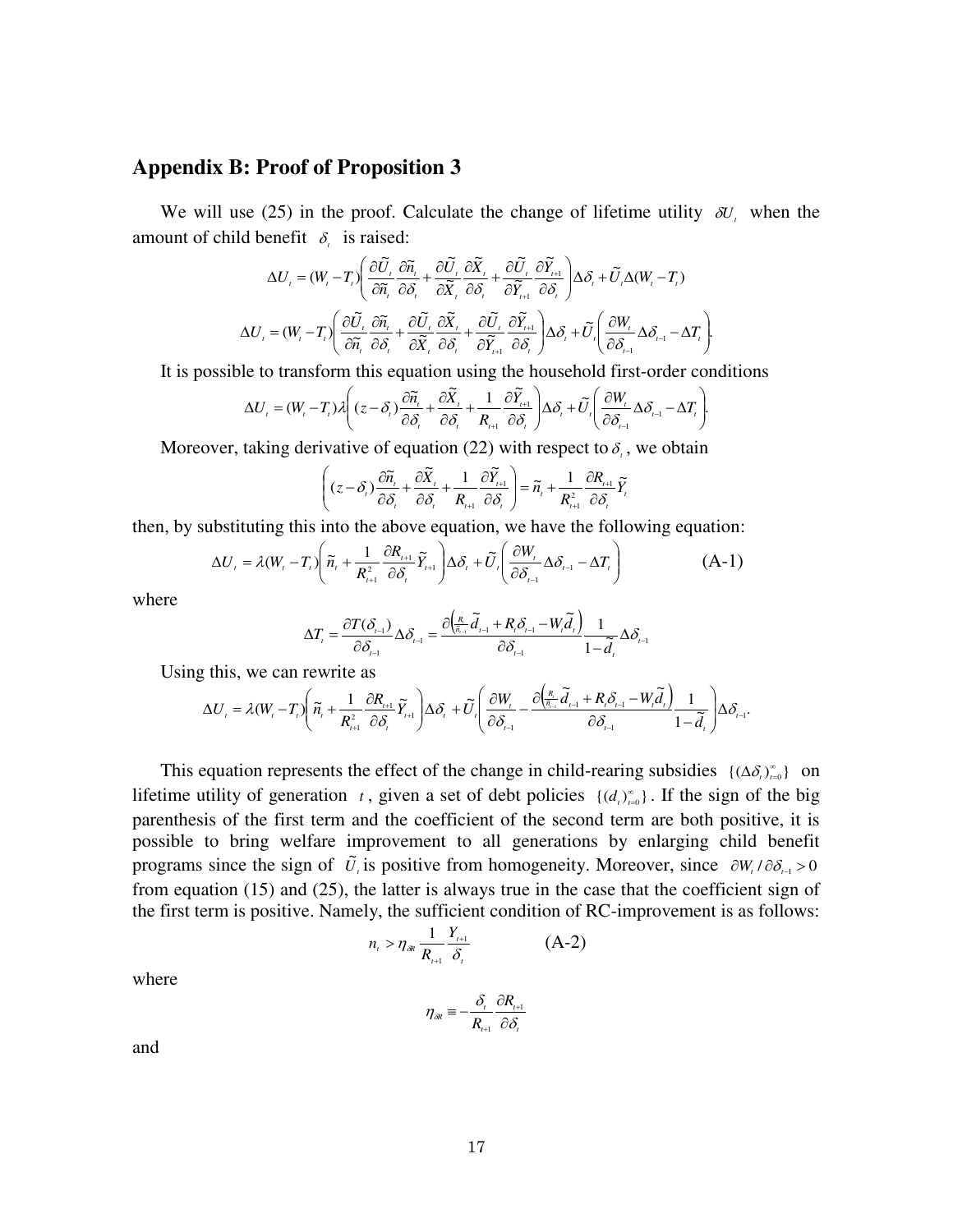$$
\frac{\partial T_{t}}{\partial \delta_{t-1}} = \frac{\partial \left[\frac{R_{t}}{R_{t-1}} \widetilde{d}_{t-1} + R_{t} \delta_{t-1} - W_{t} \widetilde{d}_{t}\right]}{\partial \delta_{t-1}} \frac{1}{1 - \widetilde{d}_{t}} < 0
$$
\n(A-3)

This form (A-3) holds when

$$
\frac{R_{i}\tilde{d}_{i-1}}{\tilde{n}_{i-1}\delta_{i-1}}[-\eta_{\tilde{m}}-\eta_{\tilde{m}}]+R_{i}(1-\eta_{\tilde{m}})-\eta_{\tilde{m}}\frac{W_{i}\tilde{d}_{i}}{\delta_{i-1}}<0
$$
\n
$$
\Leftrightarrow -\eta_{\tilde{m}}-\eta_{\tilde{m}}+\frac{\tilde{n}_{i}\delta_{i-1}}{\tilde{d}_{i-1}}(1-\eta_{\tilde{m}})-\eta_{\tilde{m}}\frac{W_{i}}{R_{i}}\frac{\tilde{d}_{i}\tilde{n}_{i-1}}{\tilde{d}_{i-1}}<0
$$
\n
$$
\Leftrightarrow \eta_{\tilde{m}}>\eta_{\tilde{m}}+\frac{\tilde{n}_{i}\delta_{i-1}}{\tilde{d}_{i-1}}(1-\eta_{\tilde{m}})-\eta_{\tilde{m}}\frac{W_{i}}{R_{i}}\frac{\tilde{d}_{i}\tilde{n}_{i-1}}{\tilde{d}_{i-1}} \qquad (A-4)
$$

where

$$
\boldsymbol{\eta}_{\mathrm{w}}\equiv\frac{\delta_{\mathrm{r}}}{W_{\mathrm{r}+1}}\frac{\partial W_{\mathrm{r}+1}}{\partial\delta_{\mathrm{r}}}
$$

Since  $\eta_{\alpha} > 0$  and  $\eta_{\alpha} > 0$ , we can express in the following form:

$$
\frac{\widetilde{n}_{_{t-1}}\delta_{_{t-1}}}{\widetilde{d}_{_{t-1}}} > -\eta_{_{\mathcal{R}\!k}} + \frac{\widetilde{n}_{_{t}}\delta_{_{t-1}}}{\widetilde{d}_{_{t-1}}}(1-\eta_{_{\mathcal{R}\!k}}) - \eta_{_{\mathcal{S}\!W}}\frac{W_{_{t}}}{R_{_{t}}}\frac{\widetilde{d}_{_{t}}\widetilde{n}_{_{t}}}{\widetilde{d}_{_{t-1}}} \tag{A-5}
$$

As a result of (A-2), (A-4) and (A-5), we can get the following sufficient conditions for RC-improvement:

$$
n_{i} > \eta_{\mathcal{R}} \frac{1}{R_{i+1}} \frac{Y_{i+1}}{\delta_{i}}
$$

$$
\eta_{\mathcal{S}n} > \frac{\widetilde{n}_{i-1} \delta_{i-1}}{\widetilde{d}_{i-1}}
$$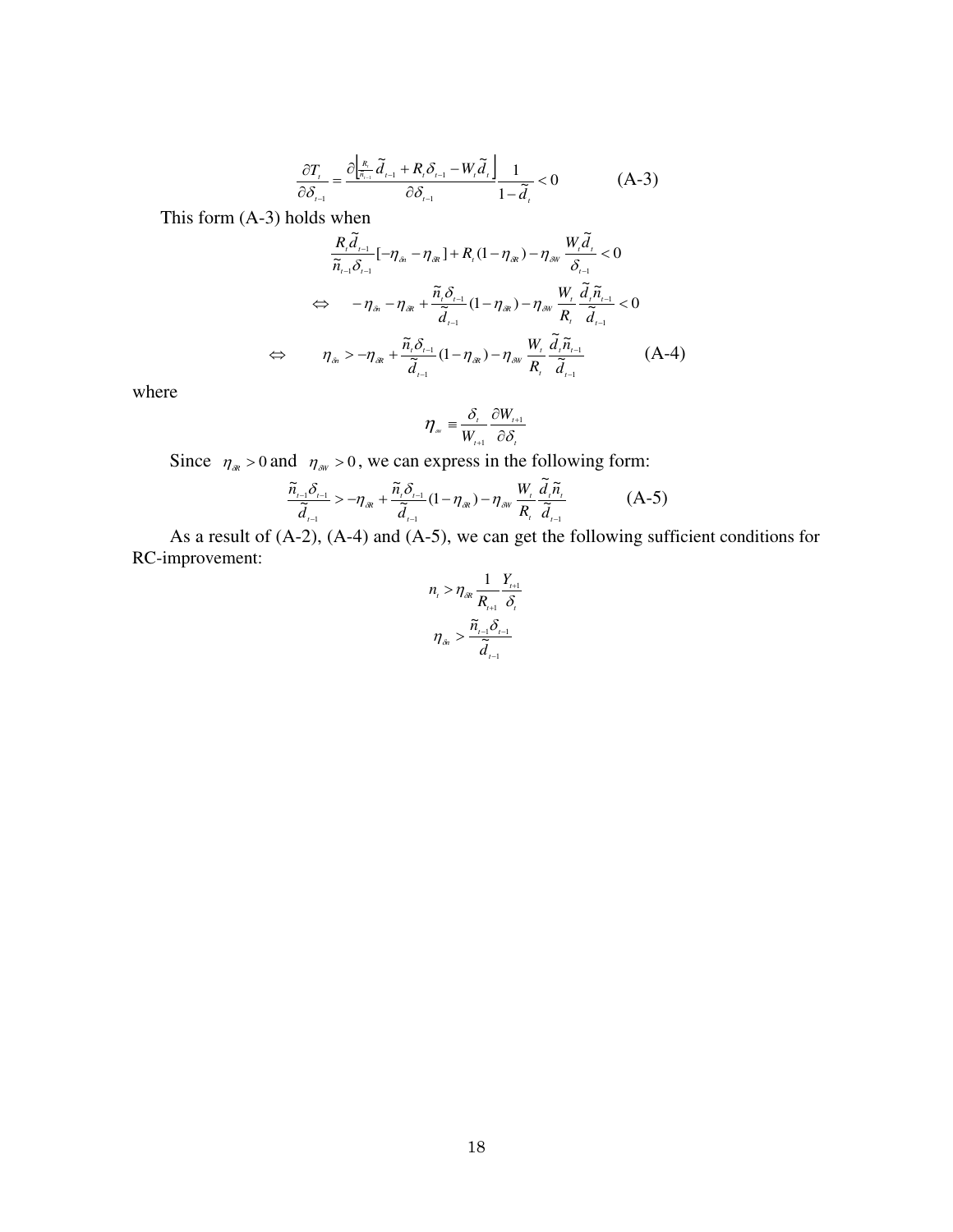### **Appendix C: Proof of Proposition 4**

We will use (25') in the proof. Calculate the change of lifetime utility  $\delta U_i$ , when the amount of child benefit  $\delta$ , is raised, we can use the result already obtained from the previous section:

$$
\Delta U_{t} = \lambda (W_{t} - T_{t}) \left( \tilde{n}_{t} + \frac{1}{R_{t+1}^{2}} \frac{\partial R_{t+1}}{\partial \delta_{t}} \tilde{Y}_{t+1} \right) \Delta \delta_{t} + \tilde{U}_{t} \left( \frac{\partial W_{t}}{\partial \delta_{t-1}} \Delta \delta_{t-1} - \Delta T_{t} \right)
$$
(B-1)

where

$$
\Delta T_{\text{\tiny{I}}}=\frac{\partial T(\delta_{\text{\tiny{I}-1}})}{\partial \delta_{\text{\tiny{I}-1}}}\Delta \delta_{\text{\tiny{I}-1}}=\frac{\partial\Bigl(\frac{R_{\text{\tiny{I}}}}{\tilde{q}_{\text{\tiny{I}-1}}}\tilde{\tilde{d}}_{\text{\tiny{I}-1}}+R_{\text{\tiny{I}}}\delta_{\text{\tiny{I}-1}}-W_{\text{\tiny{I}}}\tilde{\tilde{d}}_{\text{\tiny{I}}}\Bigr)}{2\delta_{\text{\tiny{I}-1}}}\frac{1}{1-\tilde{\tilde{d}}_{\text{\tiny{I}}}}\Delta \delta_{\text{\tiny{I}-1}}
$$

Using  $\Delta T$ , in the original equation,

$$
\Delta U_{_{\text{r}}}=\lambda(W_{_{\text{r}}}-T_{_{\text{r}}})\Bigg(\widetilde{n}_{_{\text{r}}}+\frac{1}{R_{_{\text{r}+1}}^2}\frac{\partial R_{_{\text{r}+1}}}{\partial \delta_{_{\text{r}}}}\widetilde{Y}_{_{\text{r}+1}}\Bigg)\Delta \delta_{_{\text{r}}}+\widetilde{U}_{_{\text{r}}}\Bigg(\frac{\partial W_{_{\text{r}}}}{\partial \delta_{_{\text{r}-1}}}-\frac{\partial \Big(\frac{R_{_{\text{r}}}}{\widetilde{n}_{_{\text{r}-1}}}\widetilde{d}_{_{\text{r}-1}}+R_{_{\text{r}}}\delta_{_{\text{r}-1}}-W_{_{\text{r}}}\widetilde{d}_{_{\text{r}}}\Bigg)}{2\delta_{_{\text{r}-1}}}\frac{1}{1-\widetilde{d}_{_{\text{r}}}}\Bigg)\Delta \delta_{_{\text{r}-1}}
$$

The first term is always positive in this case. We are interested in the sign of the second term. To have sufficient conditions for improving the utility level, the term should be positive. Hence,

$$
\frac{\partial W_{_{\boldsymbol{I}}}}{\partial\delta_{_{\boldsymbol{I}-1}}}-\frac{\partial\Big(\frac{R_{\boldsymbol{I}}}{\widetilde{R}_{i-1}}\widetilde{\boldsymbol{d}}_{_{\boldsymbol{I}-1}}+R_{\boldsymbol{I}}\delta_{_{\boldsymbol{I}-1}}-W_{_{\boldsymbol{I}}}\widetilde{\boldsymbol{d}}\Big)}{\partial\delta_{_{\boldsymbol{I}-1}}}\frac{1}{1-\widetilde{\boldsymbol{d}}_{_{\boldsymbol{I}}}}>0.
$$

The condition is calculated as in the following:

$$
\frac{\partial W_{\text{r}}}{\partial \delta_{\text{r}-1}}-\left(\frac{\widetilde{d}_{\text{r}-1}}{\widetilde{n}_{\text{r}-1}}\frac{\partial R_{\text{r}}}{\partial \delta_{\text{r}-1}}-\frac{R_{\text{r}}\widetilde{d}_{\text{r}-1}}{\widetilde{n}_{\text{r}-1}^2}\frac{\partial \widetilde{n}_{\text{r}-1}}{\partial \delta_{\text{r}-1}}+\frac{\partial R_{\text{r}}}{\partial \delta_{\text{r}-1}}\delta_{\text{r}-1}+R_{\text{r}}-\frac{\partial W_{\text{r}}}{\partial \delta_{\text{r}-1}}\widetilde{d}_{\text{r}}\right)\frac{1}{1-\widetilde{d}_{\text{r}}}>0
$$

Cancelling out the term  $1/(1 - \tilde{d}_t)$ , we can transform the condition as

$$
\frac{\partial W_{i}}{\partial \delta_{i-1}} - \left( \frac{\tilde{d}_{i-1}}{\tilde{n}_{i-1}} \frac{\partial R_{i}}{\partial \delta_{i-1}} - \frac{R_{i} \tilde{d}_{i-1}}{\tilde{n}_{i-1}^2} \frac{\partial \tilde{n}_{i-1}}{\partial \delta_{i-1}} + \frac{\partial R_{i}}{\partial \delta_{i-1}} \delta_{i-1} + R_{i} \right) > 0
$$
\n
$$
\eta_{\text{av}} \frac{W_{i}}{\delta_{i-1}} - \varepsilon_{\text{av}} \frac{R_{i} \tilde{d}_{i-1}}{\tilde{n}_{i-1} \delta_{i-1}} + \frac{R_{i} \tilde{d}_{i-1}}{\tilde{n}_{i-1} \delta_{i-1}} \eta_{\text{av}} - \varepsilon_{\text{av}} R_{i} - R_{i} > 0
$$
\n
$$
\eta_{\text{av}} \frac{W_{i}}{\delta_{i-1}} + \frac{R_{i} \tilde{d}_{i-1}}{\tilde{n}_{i-1} \delta_{i-1}} (\eta_{\text{av}} - \varepsilon_{\text{av}}) - (1 + \varepsilon_{\text{av}}) R_{i} > 0
$$
\n
$$
\eta_{\text{av}} > \varepsilon_{\text{av}} - \eta_{\text{av}} \frac{W_{i} \tilde{n}_{i-1}}{R_{i} \tilde{d}_{i-1}} + (1 + \varepsilon_{\text{av}}) \frac{\tilde{n}_{i-1} \tilde{\delta}_{i-1}}{\tilde{d}_{i-1}}
$$

Hence, the sufficient condition is shown in the following:

$$
\eta_{\hat{m}} > \varepsilon_{\text{av}} - \eta_{\text{aw}} \frac{W_{\iota} \widetilde{n}_{\iota-1}}{R_{\iota} \widetilde{d}_{\iota-1}} + (1 + \varepsilon_{\text{av}}) \frac{\widetilde{n}_{\iota-1} \widetilde{\delta}_{\iota-1}}{\widetilde{d}_{\iota-1}}
$$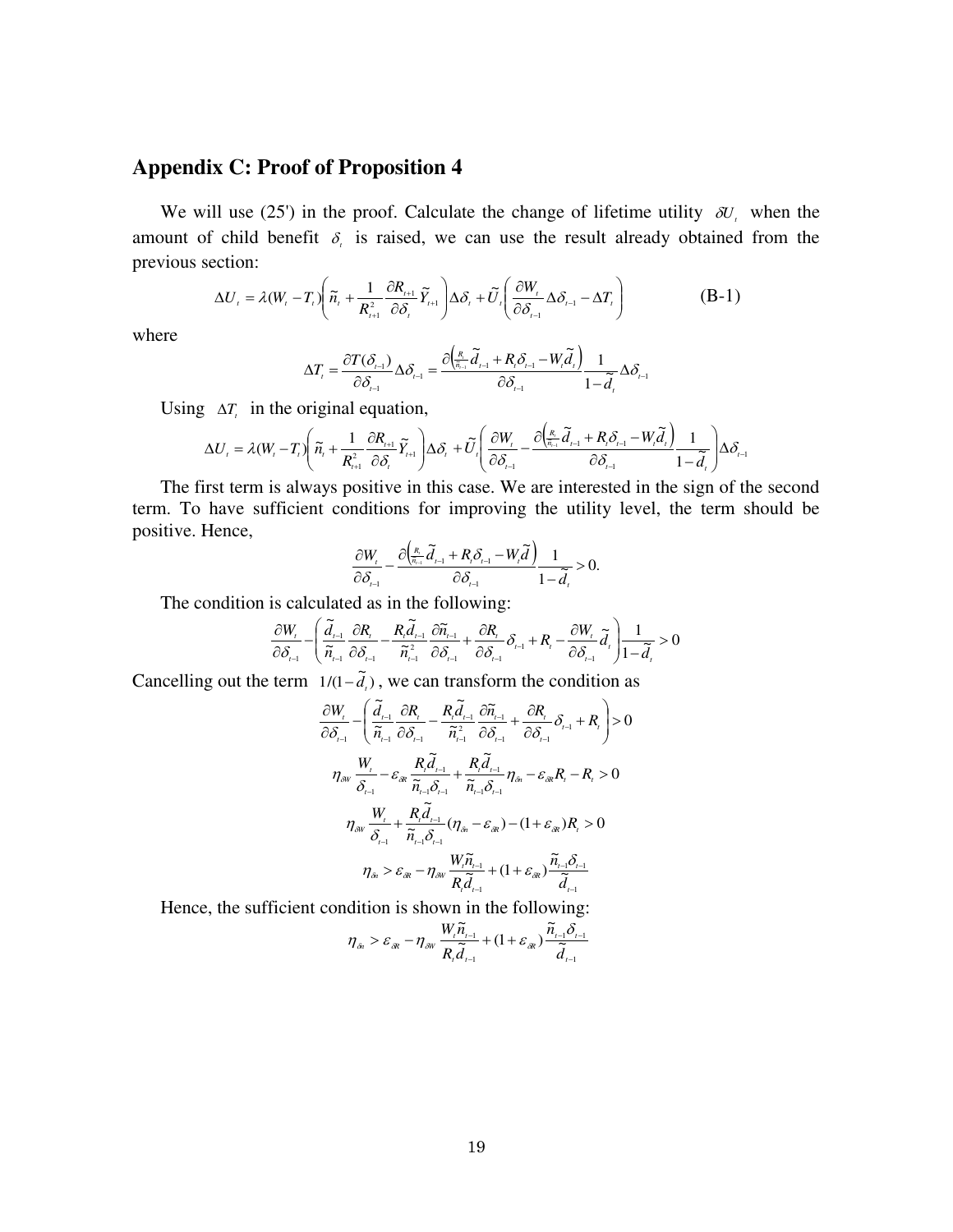### **Appendix D: Calculation of Example 1**

The first-order conditions from household optimization are

$$
n_{i} = \frac{\alpha(W_{i} - T_{i})}{z - \delta_{i}}
$$

$$
X_{i} = \beta(W_{i} - T_{i})
$$

$$
Y_{i} = R_{i+1}(1 - \alpha - \beta)(W_{i} - T_{i}).
$$

We can normalize for  $W_t - T_t$ :

$$
\widetilde{n}_{i} = \frac{\alpha}{z - \delta}
$$

$$
\widetilde{X}_{i} = \beta
$$

$$
\widetilde{Y}_{i} = R_{i+1}(1 - \alpha - \beta).
$$

Deriving the saving amount as

$$
s_{i} = (1 - \alpha - \beta)(W_{i} - T_{i})
$$
  
\n
$$
\Rightarrow \tilde{s}_{i} = (1 - \alpha - \beta).
$$

Factor prices are

$$
W_{t} = (1 - \rho) A_{t} k_{t}^{\rho}
$$

$$
R_{t} = \rho A_{t} k_{t}^{\rho - 1}.
$$

Obtaining the dynamics of  $k$ ,

$$
\frac{\alpha k_{\text{H}}}{z - \delta_{\text{i}}} = 1 - \alpha - \beta - \tilde{d}_{\text{i}}
$$
\n
$$
\Leftrightarrow k_{\text{H}} = \frac{1 - \alpha - \beta - \tilde{d}_{\text{i}}}{\alpha} (z - \delta_{\text{i}})
$$
\nwhere

\n
$$
\tilde{d}_{\text{i}} < 1 - \alpha - \beta. \tag{D-1}
$$

Therefore,

$$
\frac{\partial k_{\scriptscriptstyle\mu\alpha}}{\partial \delta_{\scriptscriptstyle\mu}} = -\frac{1 - \alpha - \beta - \widetilde{d}_{\scriptscriptstyle\mu}}{\alpha}.
$$

Calculate the elasticities

$$
\varepsilon_{\mathcal{R}} = \frac{\delta_{\iota}}{R_{\iota+1}} \frac{\partial R_{\iota+1}}{\partial \delta_{\iota}} = \frac{\delta_{\iota}}{A_{\iota+1}k_{\iota+1}^{\rho-1}} \frac{\partial (A_{\iota+1}k_{\iota+1}^{\rho-1})}{\partial \delta_{\iota}} \frac{\partial k_{\iota+1}}{\partial \delta_{\iota}} = \frac{\delta_{\iota}}{k_{\iota+1}} \frac{(1-\rho)(1-\alpha-\beta-\widetilde{d}_{\iota})}{\alpha} = \frac{(1-\rho)\delta_{\iota}}{(z-\delta_{\iota})}
$$

$$
\eta_{\mathcal{S}W} = \frac{\delta_{\iota}}{W_{\iota+1}} \frac{\partial W_{\iota+1}}{\partial \delta_{\iota}} = \frac{\delta_{\iota}}{A_{\iota+1}k_{\iota+1}^{\rho}} \frac{\partial (A_{\iota+1}k_{\iota+1}^{\rho})}{\partial \delta_{\iota}} \frac{\partial k_{\iota+1}}{\partial \delta_{\iota}} = -\frac{\delta_{\iota}}{k_{\iota+1}} \frac{\rho(1-\alpha-\beta-\widetilde{d}_{\iota})}{\alpha} = -\frac{\rho \delta_{\iota}}{(z-\delta_{\iota})}
$$

$$
\eta_{\mathcal{S}W} = \frac{\delta_{\iota}}{n_{\iota}} \alpha(W_{\iota}-T_{\iota}) \frac{\partial (1/(z-\delta_{\iota}))}{\delta_{\iota}} = \frac{\delta_{\iota}}{n_{\iota}} \frac{\alpha(W_{\iota}-T_{\iota})}{(z-\delta_{\iota})^2} = \frac{\delta_{\iota}}{z-\delta_{\iota}}.
$$

We can derive sufficient conditions for RC-improvement

$$
\eta_{\hat{m}} > \varepsilon_{\Re} - \eta_{\Re} \frac{W_{i} \widetilde{n}_{t-1}}{R_{i} \widetilde{d}_{t-1}} + (1 + \varepsilon_{\Re}) \frac{\widetilde{n}_{t-1} \delta_{t-1}}{\widetilde{d}_{t-1}}
$$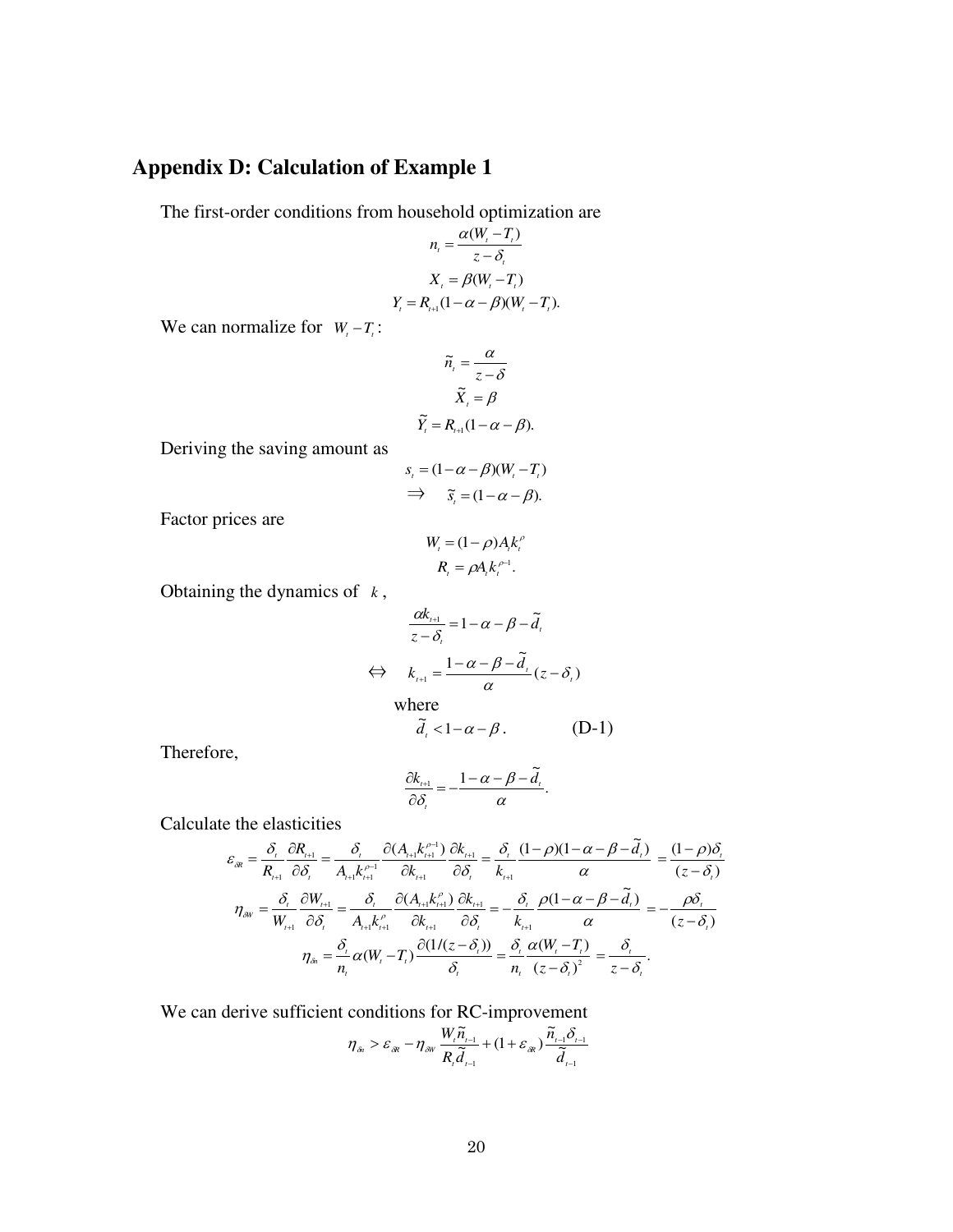$$
\Leftrightarrow \frac{\delta}{z-\delta} > \frac{(1-\rho)\delta}{(z-\delta)} + \frac{\rho\delta}{\rho} \frac{1-\rho}{\rho} \frac{1-\alpha-\beta-\tilde{d}}{\alpha} (z-\delta) \frac{\tilde{n}}{\tilde{d}} + (1+\frac{(1-\rho)\delta}{(z-\delta)}) \frac{\tilde{n}\delta}{\tilde{d}}
$$
  
\n
$$
\Leftrightarrow 1 > (1-\rho) + (1-\rho) \frac{1-\alpha-\beta-\tilde{d}}{\alpha} (z-\delta) \frac{\tilde{n}}{\tilde{d}} + (z-\rho\delta) \frac{\tilde{n}}{\tilde{d}}
$$
  
\n
$$
\Leftrightarrow \rho\tilde{d} > (1-\rho)(1-\alpha-\beta-\tilde{d}) + \alpha \frac{(z-\rho\delta)}{(z-\delta)}
$$
  
\n
$$
\Leftrightarrow \tilde{d} > (1-\rho)(1-\alpha-\beta) + \alpha \frac{(z-\rho\delta)}{(z-\delta)}
$$
  
\n
$$
\Leftrightarrow \tilde{d} > (1-\rho)(1-\alpha-\beta) + \rho\alpha + \frac{1-\rho}{1-\delta/z} \alpha
$$
  
\n
$$
\Leftrightarrow \tilde{d} - ((1-\rho)(1-\alpha-\beta) + \rho\alpha) > \frac{1-\rho}{1-\delta/z} \alpha
$$
 (D-2)

Incidentally, since  $\delta \ge 0$ ,  $\tilde{d} \ge d_1$  is derived from (D-2), where  $d_1$  denotes as follows:  $d_1 \equiv (1 - \rho)(1 - \alpha - \beta) + \alpha$  (D-3)

Therefore, from (D-1) to (D-3),

$$
\delta / z < 1 - \frac{1 - \rho}{\tilde{d} - \left( (1 - \rho)(1 - \alpha - \beta) + \rho \alpha \right)} \alpha
$$

and

$$
d_1 \equiv (1 - \rho)(1 - \alpha - \beta) + \alpha < \tilde{d} < d_2 \equiv 1 - \alpha - \beta
$$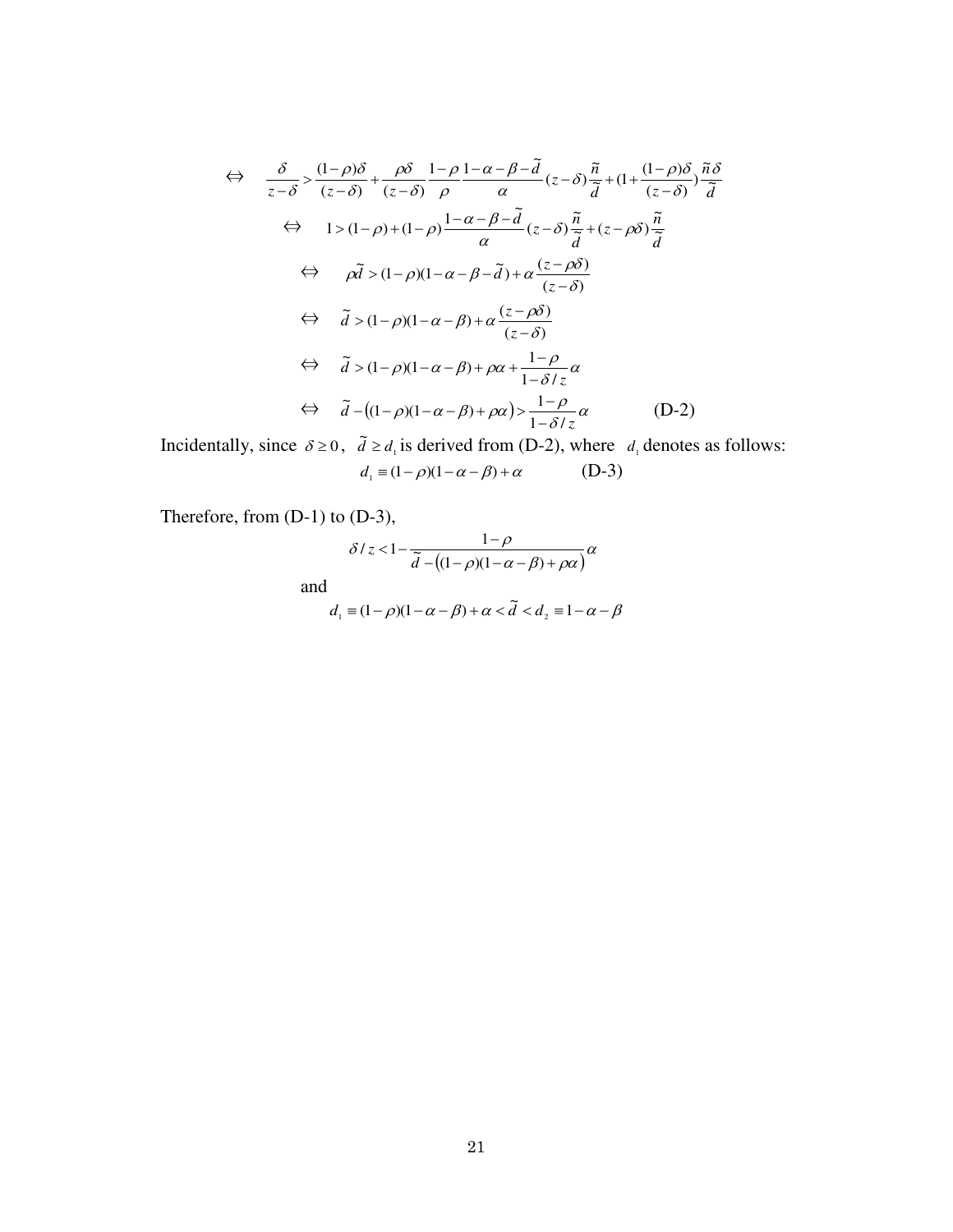### **Appendix E: Proof of Proposition 5**

In the indirect utility function (32),  $T(\delta_{r-1}, \delta_t, \tilde{d}_{t-1}, \tilde{d}_t, \theta)$ 1  $T(\delta_{t-1}, \delta_t, \tilde{d}_{t-1}, \tilde{d}_t, \theta)$  depends on the parameter  $\theta$ . Hence, under the assumption that  $\delta$  and  $\bar{d}$  is fixed, we can derive the maximum condition of (32) as follows:

$$
\min_{\theta} T(\delta_{t-1}, \delta_t, \tilde{d}_{t-1}, \tilde{d}_t, \theta) = \min_{\theta} \left[ \frac{R_t \tilde{d}_{t-1}}{\frac{\tilde{n}_{t-1}}{2}} + R_t (1-\theta) \delta_{t-1} - W_t \tilde{d}_t + \theta \delta_t W_t \tilde{n}_t}{(1-\tilde{d}_t + \theta \delta_t \tilde{n}_t)} \right] \tag{D-1}
$$

To search for the optimal value  $\theta$  of (D-1), we analyze the sign of the function  $\partial T / \partial \theta$ using the preferences and production technology of Example 1.

$$
\partial \left( \log \left( \frac{R_{i} \tilde{d}_{t-1}}{\frac{\tilde{n}_{t-1}}{2} + R_{i} (1-\theta) \delta_{t-1} - W_{i} \tilde{d}_{t} + \theta \delta_{i} W_{i} \tilde{n}_{t}}}{(1 - \tilde{d}_{t} + \theta \delta_{i} \tilde{n}_{t})} \right) \right)
$$
  
sign of  $\partial T / \partial \theta$  = The sign of

The s  $\partial \theta$ = The sign of  $\overline{\phantom{a}}$  $\overline{\phantom{a}}$  $\overline{\phantom{a}}$  $\overline{\phantom{a}}$  $\overline{\phantom{a}}$  $\overline{\phantom{a}}$  $\overline{\phantom{a}}$  $\overline{\phantom{a}}$ L L L L L L  $-d_{i}+$  $\overline{a}$  $+ R_{i} (1-\theta) \delta_{i-1} - W_{i} d_{i} +$  $-R_{i}\delta_{i-1}+$ i, ÷  $(1-\theta)\delta_{i-1} - W_i \tilde{d}_i + \delta_i \theta W \tilde{n}_i$   $(1-d_i + \theta \delta_i n_i)$ ~ ~ ~ ~ ~  $\mathcal{L}_{t}$  1  $\mathcal{L}_{t}$  1  $\mathcal{L}_{t-1}$ 1 ~ ~ 1  $t + \sigma v$ <sub>t</sub> $n_t$ *tt*  $t_{t}$   $(1-\sigma)O_{t-1} - W_{t} a_{t} + O_{t} \sigma W_{t} n_{t}$ *t t t*  $_{t}$  $O_{t-1}$  +  $O_{t}$ *W*<sub>t</sub>  $H_{t}$  $d_{i} + \theta \delta_{i} n$ *n*  $R_{i}(1-\theta)\delta_{i-1} - W_{i}d_{i} + \delta_{i}\theta W$  *n n dR*  $R_i \delta_{i-1} + \delta_i W_i n$  $\theta\delta$ δ  $\theta$ ) $\delta$  .  $-Wd + \delta \theta$  $\delta_{\cdot}$  +  $\delta$ = The sign of  $(1-d_1+\theta\delta_1 n_1)(-R_1\delta_{1}+\delta_1 W_1 n_1)-\delta_1 n_1(\frac{R_1}{n_1}+R_1(1-\theta)\delta_{1}+W_1d_1+\delta_1\theta W_1 n_1)$ L L  $-\tilde{d}_1+\theta\delta_{i}n_{i}$   $(-R_{i}\delta_{i}+ \delta_{i}W_{i}n_{i})-\delta_{i}n_{i}(\frac{R_{i}a_{i-1}}{r}+R_{i}(1-\theta)\delta_{i-1}-W_{i}d_{i})$  $(1-\tilde{d}_i+\theta\delta_i\tilde{n}_i)(-R_i\delta_{i-1}+\delta_iW_i\tilde{n}_i)-\delta_i\tilde{n}_i(\frac{R_i}{I_i}d_{i-1}+R_i(1-\theta)\delta_{i-1}-W_i\tilde{d}_i+\delta_i\theta W\tilde{n}_i)$ 1  $\overline{R}$   $\overline{R}$   $\overline{d}$  $~\sim$   $~$  $t_{t}$   $(1-\theta)O_{t-1} - W_{t} a_{t} + O_{t} \theta W_{t}$  $\lambda_t + \theta \delta_t n_t$ )( $-R_t \delta_{t-1} + \delta_t W_t n_t$ ) $-\delta_t n_t$ ( $\frac{R_t a_{t-1}}{a} + R_t (1-\theta) \delta_{t-1} - W_t d_t + \delta_t \theta W n_t$  $d_t + \theta \delta$ ,  $n_t$ )( $-R$ ,  $\delta$ <sub>r-1</sub></sub> +  $\delta$ ,  $W$ ,  $n_t$ ) $-\delta$ ,  $n_t$ ( $\frac{R_t d_{t-1}}{R}$  $+ R$ , (1- $\theta$ ) $\delta$ <sub>r-1</sub> - $W$ ,  $d$ , + $\delta$ , $\theta$ 

$$
= \text{The sign of } \left[W_t - \left[\frac{\delta_{t-1}}{\delta_t} + \hat{n}_t \delta_{t-1} + \hat{d}_{t-1} - \hat{d}_t \frac{\delta_{t-1}}{\delta_t}\right] R_t / \hat{n}_t\right]
$$
\n
$$
= \text{The sign of } \Xi
$$

J

 $\overline{\phantom{a}}$ 

In addition, we can denote  $\equiv$  as follows in the case with  $\delta_{t-1} = \delta_t$  and  $\tilde{d}_{t-1} = \tilde{d}_t$ 1  $\tilde{d}_{t-1} = \tilde{d}_t$ .

$$
\Xi = W_{i} - \left[ \frac{1}{\tilde{n}_{i}} + \delta_{i-1} \right] R_{i}
$$
\n
$$
\Leftrightarrow \quad \Xi(\delta) = (1 - \rho) Ak(\delta)^{\rho} - \left( \frac{1}{\tilde{n}(\delta)} + \delta \right) \rho Ak(\delta)^{\rho - 1}
$$
\n
$$
= (1 - \rho) A \left[ \frac{1 - \alpha - \beta - \tilde{d}}{\alpha} (z - \delta) \right]^{\rho} - \left( \frac{1}{\frac{\alpha}{\tilde{\alpha}}} + \delta \right) \rho A \left[ \frac{1 - \alpha - \beta - \tilde{d}}{\alpha} (z - \delta) \right]^{\rho - 1}
$$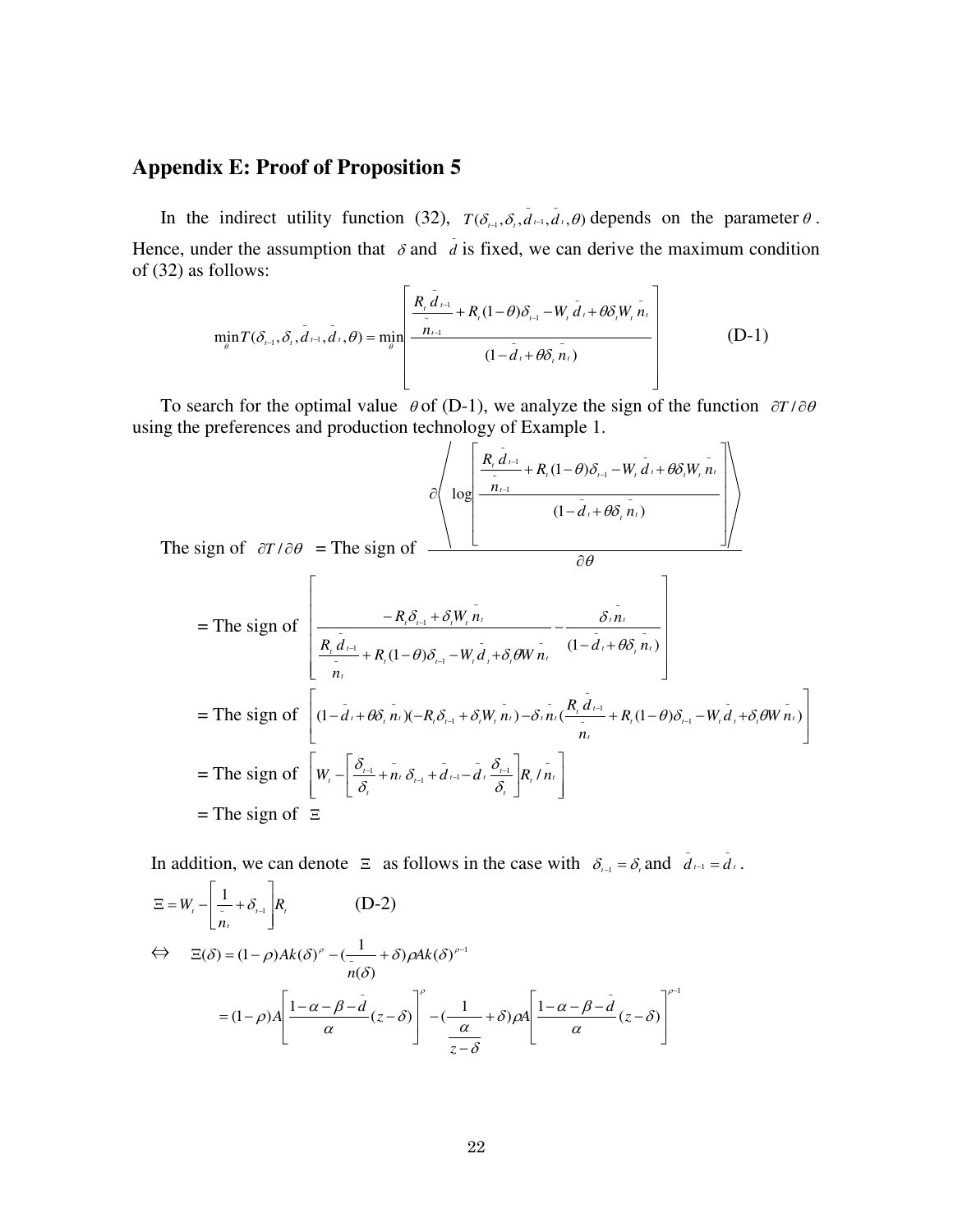$$
= \left\{ \left[ (1-\rho)(1-\alpha-\beta-\tilde{d}) - \rho \right] z - \left[ (1-\rho)(1-\alpha-\beta-\tilde{d}) - (1-\alpha)\rho \right] \delta \right\} \frac{A}{\alpha} \left[ \frac{1-\alpha-\beta-\tilde{d}}{\alpha} (z-\delta) \right]^{p-1} \tag{D-3}
$$

Because (D-2) doesn't depend on the parameter  $\theta$  and  $\lim_{\delta \to z} \Xi(\delta) = -\infty$ , the sign of (D-2) is determined by the sign of the following value on (D-3).

$$
\Xi(0) = \left\{ \left[ (1-\rho)(1-\alpha-\beta-\tilde{d}) - \rho \right] z \right\} \frac{A}{\alpha} \left[ \frac{1-\alpha-\beta-\tilde{d}}{\alpha} z \right]^{\rho-1} \tag{D-4}
$$

The sign of (D-4) is subject to the following rules:

- 1) When  $\vec{d} > d^* = 1 \alpha \beta \rho/(1 \rho)$ ,  $\Xi(\delta) < 0$  ( *for*  $\forall \delta \in [0, z)$ ).
- 2) When  $\bar{d} > d^* = 1 \alpha \beta \rho/(1 \rho)$ , there exists  $\delta^*$  from (D-3), then  $\Xi(\delta)>0 \quad (\text{ for } \forall \delta \in [0,\delta^*) \quad ) \quad \text{or } \ \Xi(\delta)<0 \quad (\text{ for } \forall \delta \in (\delta^*,z) \quad )$ Where  $\delta^*$  denotes as follows:  $\overline{1}$

$$
\delta^* = \left[1 - \frac{\alpha \rho}{(1 - \rho)(1 - \alpha - \beta - d) - (1 - \alpha)\rho}\right]z
$$

Therefore, from (D-2), (D-3), and the above rules, we can derive the following rules.

- 1) When  $\bar{d} > d^* = 1 \alpha \beta \rho/(1 \rho)$ ,  $\theta = 1$  is optimal.
- 2) When  $\tilde{d} < d^*$ ,  $\theta = 0$  is optimal if  $0 \le \delta \le \delta^*$  and  $\theta = 1$  is optimal if  $\delta^* < \delta < z$ .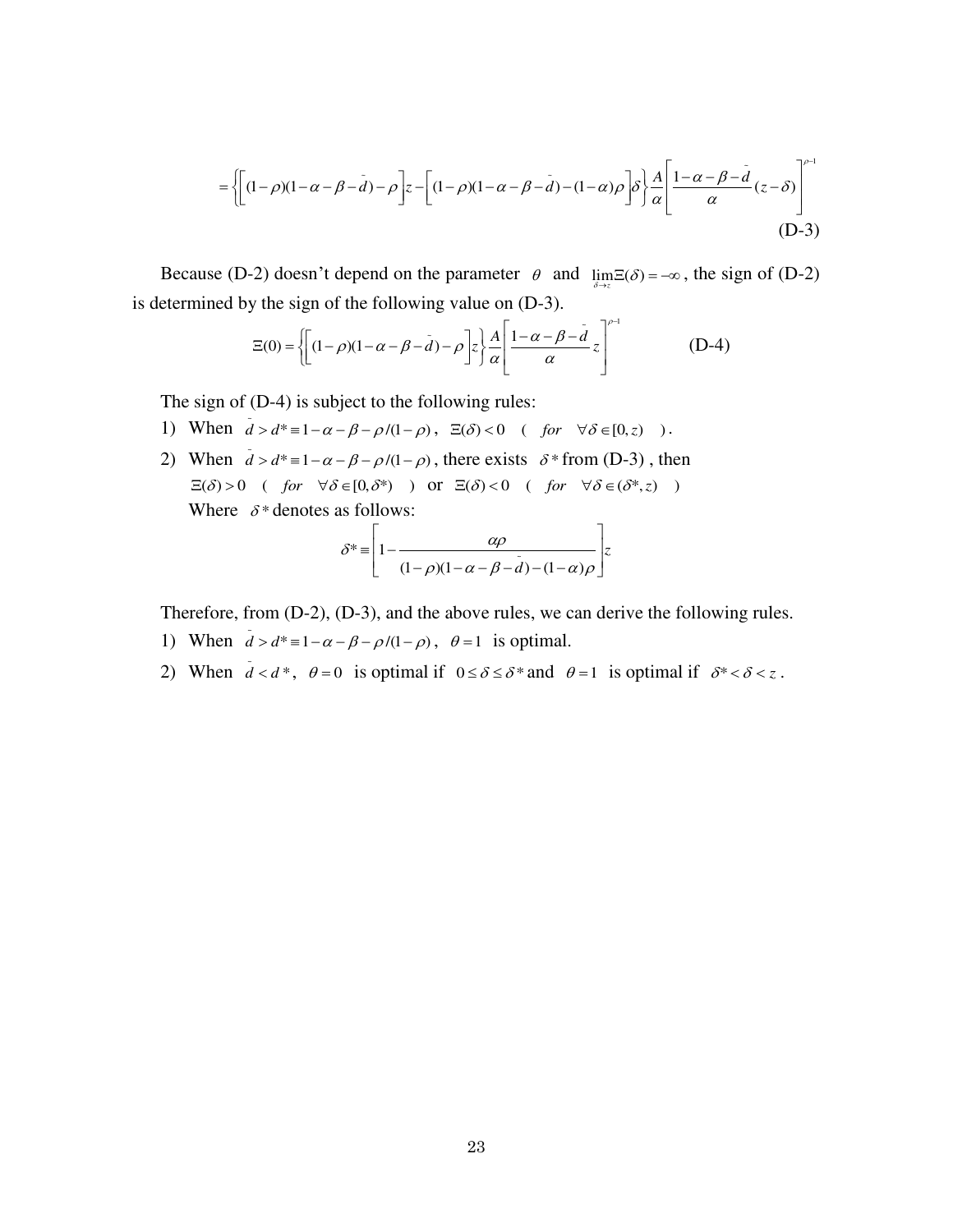### **Appendix F: Proof of Proposition 6**

We will use (25) and (25') in the proof. Calculate the change of lifetime utility  $\delta U_t$ when the amount of child benefit  $\delta_i$  is raised, we can use (31) with  $\theta = 1$  and the results already obtained from the previous section:

$$
\Delta U_{t} = \lambda (W_{t} - T_{t}) \left( \tilde{n}_{t} + \frac{1}{R_{t+1}^{2}} \frac{\partial R_{t+1}}{\partial \delta_{t}} \tilde{Y}_{t+1} \right) \Delta \delta_{t} + \tilde{U}_{t} \left( \frac{\partial W_{t}}{\partial \delta_{t-1}} \Delta \delta_{t-1} - \Delta T_{t} \right)
$$
(F-1)

where

$$
\Delta T_{i} = \frac{\partial T(\delta_{i-1}, \delta_{i})}{\partial \delta_{i-1}} \Delta \delta_{i+1} + \frac{\partial T(\delta_{i-1}, \delta_{i})}{\partial \delta_{i}} \Delta \delta_{i}
$$
\n
$$
= \frac{\partial \left(\frac{\frac{R}{\overline{n}_{i-1}}\widetilde{d}_{i-1} - W_{i}\widetilde{d}_{i} + \delta_{i}W_{i}\widetilde{n}_{i}}{1 - \widetilde{d}_{i} + \delta_{i}\widetilde{n}_{i}}\right)}{\partial \delta_{i-1}} \Delta \delta_{i+1} + \frac{\partial \left(\frac{\frac{R}{\overline{n}_{i-1}}\widetilde{d}_{i-1} - W_{i}\widetilde{d}_{i} + \delta_{i}W_{i}\widetilde{n}_{i}}{1 - \widetilde{d}_{i} + \delta_{i}\widetilde{n}_{i}}\right)}{\partial \delta_{i}}
$$
\n
$$
= \frac{\partial \left(\frac{\frac{R}{\overline{n}_{i-1}}\widetilde{d}_{i-1} - W_{i}\widetilde{d}_{i} + \delta_{i}W_{i}\widetilde{n}_{i}}{1 - \widetilde{d}_{i} + \delta_{i}\widetilde{n}_{i}}\right)}{\partial \delta_{i-1}} \Delta \delta_{i-1} + \frac{\partial \left(W_{i} + \frac{\frac{R}{\overline{n}_{i-1}}\widetilde{d}_{i-1} - W_{i}\widetilde{d}_{i} - W_{i}(1 - \widetilde{d}_{i})}{1 - \widetilde{d}_{i} + \delta_{i}\widetilde{n}_{i}}\right)}{\partial \delta_{i}}
$$
\n
$$
= \frac{\partial \left(\frac{\frac{R}{\overline{n}_{i-1}}\widetilde{d}_{i-1} - W_{i}\widetilde{d}_{i} + \delta_{i}W_{i}\widetilde{n}_{i}}{1 - \widetilde{d}_{i} + \delta_{i}\widetilde{n}_{i}}\right)}{\partial \delta_{i-1}} \Delta \delta_{i-1} - \frac{\frac{R}{\overline{n}_{i-1}}\widetilde{d}_{i-1} - W_{i}}{\partial \delta_{i}\widetilde{n}_{i}} \delta_{i}\widetilde{n}_{i} \Delta \delta_{i}}
$$

Using  $\Delta T$ , in the original equation,

$$
\Delta U_{i} = \lambda (W_{i} - T_{i}) \left( \tilde{n}_{i} + \frac{1}{R_{i+1}^{2}} \frac{\partial R_{i+1}}{\partial \delta_{i}} \tilde{Y}_{i+1} \right) \Delta \delta_{i} + \tilde{U}_{i} \left( \frac{\partial W_{i}}{\partial \delta_{i-1}} - \frac{\partial \left( \frac{R_{i}}{\tilde{n}_{i-1}} \tilde{d}_{i-1} - W_{i} \tilde{d}_{i} + \delta_{i} W_{i} \tilde{n}_{i}}{1 - \tilde{d}_{i} + \delta_{i} \tilde{n}_{i}} \right) \Delta \delta_{i-1} + \tilde{U}_{i} \frac{\frac{R_{i}}{\tilde{n}_{i-1}} \tilde{d}_{i-1} - W_{i}}{(1 - \tilde{d}_{i} + \delta_{i} \tilde{n}_{i})^{2}} \delta_{i} \tilde{n}_{i} \Delta \delta_{i} \qquad (F-2)
$$

*Case 1: if*  $\eta_s > \eta_{\delta}$ 

and

In this case, we are interested in the sign of all terms of (F-2). For having sufficient conditions for improving utility level, the terms should be positive. Hence,

$$
\widetilde{n}_{_{\text{r}}} + \frac{1}{R_{_{\text{r}+1}}^2}\frac{\partial R_{_{\text{r}+1}}}{\partial \delta_{_{\text{r}}}}\widetilde{Y}_{_{\text{r}+1}} > 0 \quad , \quad \frac{\partial W_{_{\text{r}}}}{\partial \delta_{_{\text{r}-1}}} - \frac{\partial \left(\dfrac{\frac{R_{\text{r}}}{\widetilde{n}_{_{\text{r}-1}}}}{1-\widetilde{d}_{_{\text{r}}}}+\delta_{_{\text{r}}}\widetilde{n}_{_{\text{r}}}}{1-\widetilde{d}_{_{\text{r}}}+\delta_{_{\text{r}}}\widetilde{n}_{_{\text{r}}}}\right)}{\partial \delta_{_{\text{r}-1}}} > 0.
$$

24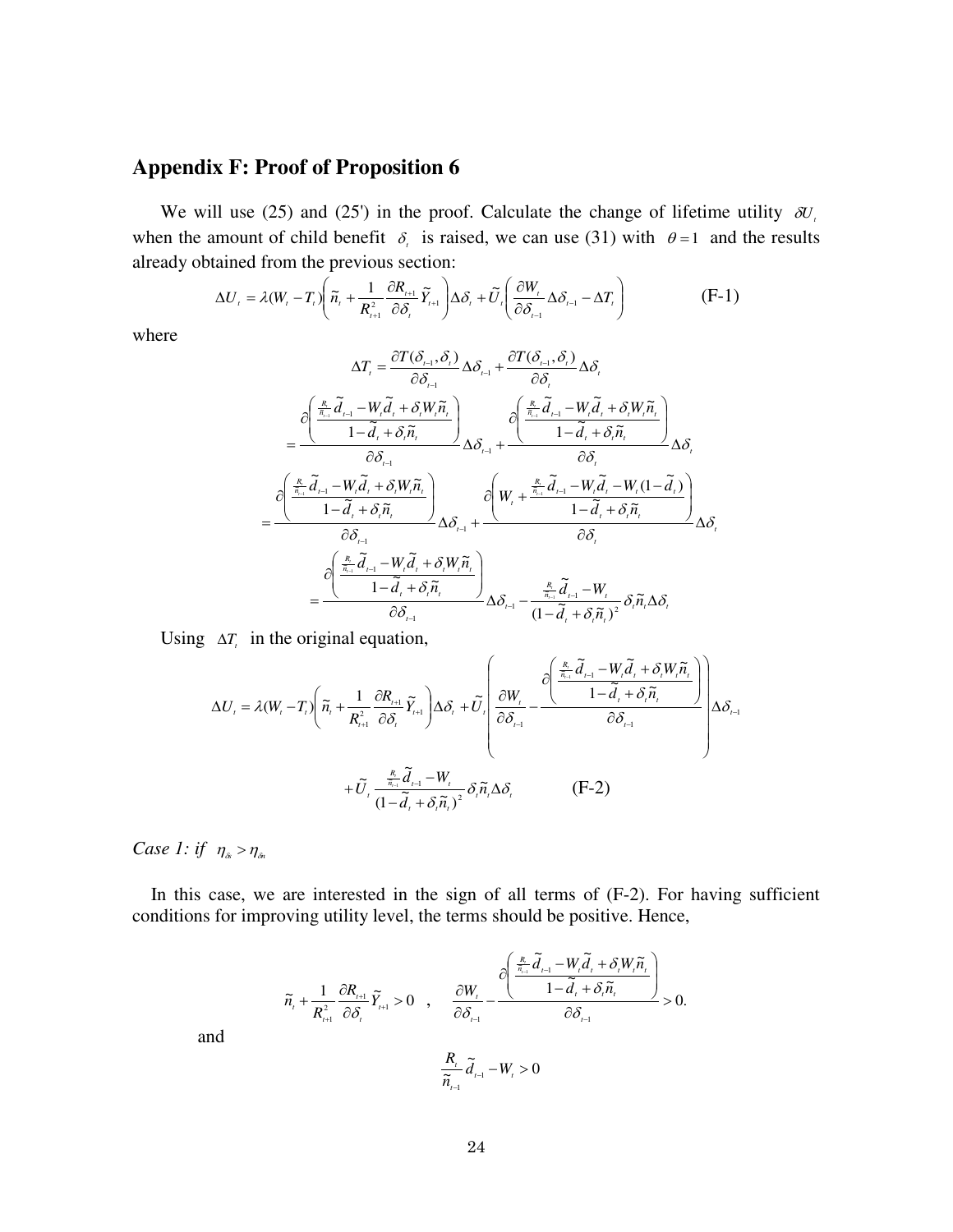The condition is calculated in the following:

$$
\widetilde{n}_{i} + \frac{1}{R_{i+1}^{2}} \frac{\partial R_{i+1}}{\partial \delta_{i}} \widetilde{Y}_{i+1} > 0, \quad \frac{\partial W_{i}}{\partial \delta_{i-1}} - \frac{\frac{R_{i}}{\widetilde{n}_{i-1}}}{\frac{R_{i-1}}{\widetilde{n}_{i-1}}}\frac{\partial \widetilde{n}_{i-1}}{\partial \delta_{i-1}} + \frac{1}{\widetilde{n}_{i-1}} \frac{\partial R_{i}}{\partial \delta_{i-1}} \widetilde{d}_{i-1} - \frac{\partial W_{i}}{\partial \delta_{i-1}} \widetilde{d}_{i} + \delta_{i} \frac{\partial W_{i}}{\partial \delta_{i-1}} \widetilde{n}_{i} 1 - \widetilde{d}_{i} + \delta_{i} \widetilde{n}_{i} 1 - \widetilde{d}_{i} + \delta_{i} \widetilde{n}_{i} 1 - W > 0
$$

$$
\frac{R_{t}}{\widetilde{n}_{t-1}}\widetilde{d}_{t-1}-W_{t}>0
$$

Cancelling out the term  $1/(1 - \tilde{d}_t)$ , we can transform the condition as

$$
n_{i} > \eta_{\Re} \frac{1}{R_{i+1}} \frac{Y_{i+1}}{\delta_{i}}, \quad -\eta_{\Re} \frac{W_{i}}{\delta_{i-1}} + \frac{R_{i} \tilde{d}_{i-1}}{\tilde{n}_{i-1} \delta_{i-1}} \eta_{\Re} + \eta_{\Re} \frac{R_{i} \tilde{d}_{i-1}}{\tilde{n}_{i-1} \delta_{i-1}} > 0
$$
 (F-3)

and

$$
\frac{R_{\textit{r}}}{\widetilde{n}_{\textit{r}-1}}\widetilde{d}_{\textit{r}-1}-W_{\textit{r}}>0
$$

Since  $\eta_{\alpha} > 0$  and  $\eta_{\alpha} < 0$ , the sufficient condition is shown in the following:

$$
n_{t} > \eta_{\text{SR}} \frac{1}{R_{t+1}} \frac{Y_{t+1}}{\delta_{t}}
$$

and

$$
\frac{R_{i}}{\widetilde{n}_{i-1}}\widetilde{d}_{i-1} > W_{i}
$$

*Case 2: if*  $\tilde{s}_s \leq 0$  *and*  $\tilde{n}_s > 0$ 

In this case, the first term of (F-2) is always positive. We are interested only in the sign of the second term and the third term of (F-2). Hence, from (F-3), the sufficient condition is shown in the following:

$$
\eta_{\delta\imath} > \varepsilon_{\delta\!R}} + \eta_{\delta W} \frac{\widetilde{n}_{_{t-1}}W_{_t}}{R_{_t}\widetilde{d}_{_{t-1}}}
$$

and

$$
\frac{R_{t}}{\widetilde{n}_{t-1}}\widetilde{d}_{t-1} > W_{t}
$$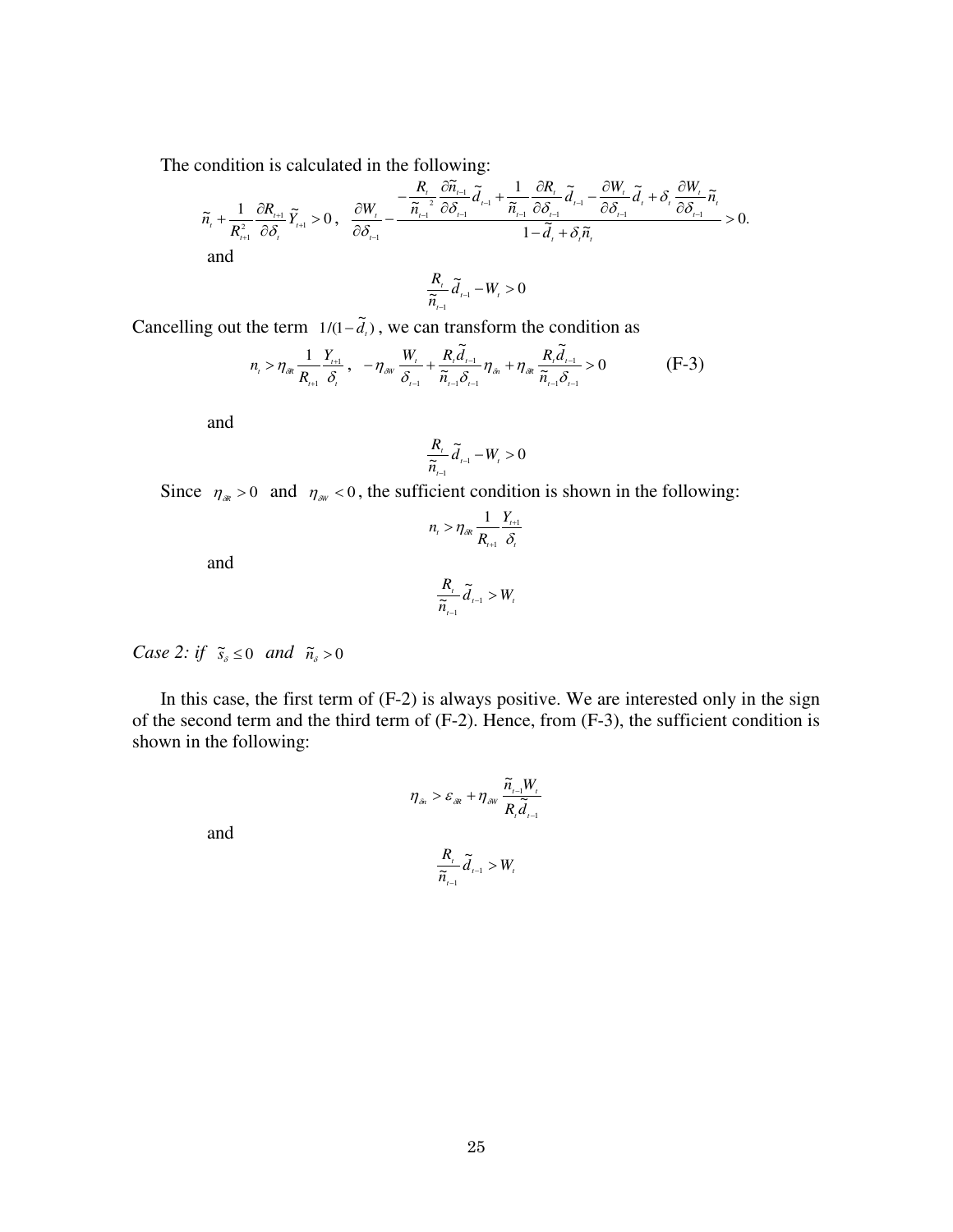# **Appendix G: Proof of Example 2**

It is possible to transform (36) using the equations of Appendix D.

$$
\eta_{\delta_n} > \varepsilon_{\delta_R} + \eta_{\delta_W} \frac{\tilde{n}_{i-1} W_i}{R_i \tilde{d}_{i-1}} \text{ and } \frac{R_i}{\tilde{n}_{i-1}} \tilde{d}_{i-1} > W_i
$$
\n
$$
\Leftrightarrow \qquad \frac{\delta_i}{z - \delta_i} > \frac{(1 - \rho)\delta_i}{(z - \delta_i)} + \frac{\rho \delta_i}{(z - \delta_i)} \frac{1}{\tilde{d}_{i-1}} \frac{\alpha}{(z - \delta_{i-1})} \frac{1 - \rho}{\rho} \frac{1 - \alpha - \beta - \tilde{d}_{i-1}}{\alpha} (z - \delta_{i-1})
$$
\nand\n
$$
1 > \frac{1}{\tilde{d}_{i-1}} \frac{\alpha}{(z - \delta_{i-1})} \frac{1 - \rho}{\rho} \frac{1 - \alpha - \beta - \tilde{d}_{i-1}}{\alpha} (z - \delta_{i-1})
$$
\n
$$
\Leftrightarrow \qquad \frac{\rho}{1 - \rho} \tilde{d}_{i-1} > (1 - \alpha - \beta - \tilde{d}_{i-1}) \text{ and } \frac{\rho}{1 - \rho} \tilde{d}_{i-1} > (1 - \alpha - \beta - \tilde{d}_{i-1})
$$
\n
$$
\tilde{d}_{i-1} > \frac{1 - \alpha - \beta}{1 + \rho/(1 - \rho)}
$$